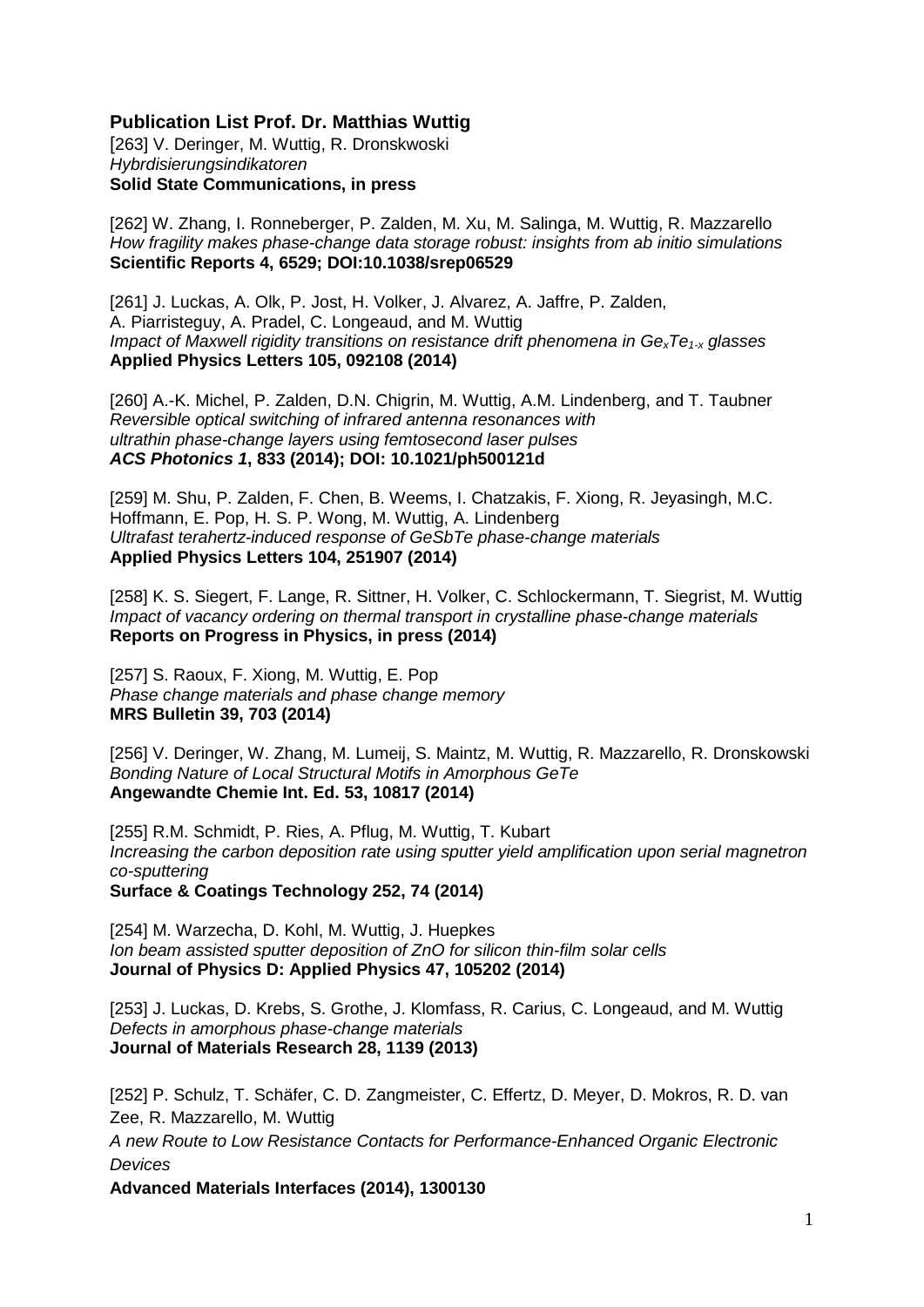[251] [T. Leichtweiss,](http://pubs.rsc.org/en/results?searchtext=Author%3AThomas%20Leichtweiss) [R. Henning,](http://pubs.rsc.org/en/results?searchtext=Author%3ARalph%20A.%20Henning) [J. Koettgen,](http://pubs.rsc.org/en/results?searchtext=Author%3AJulius%20Koettgen) [R. Schmidt,](http://pubs.rsc.org/en/results?searchtext=Author%3AR%C3%BCdiger%20M.%20Schmidt) [B. Hollaender,](http://pubs.rsc.org/en/results?searchtext=Author%3ABernd%20Hollaender) [M. Martin,](http://pubs.rsc.org/en/results?searchtext=Author%3AManfred%20Martin) [M.](http://pubs.rsc.org/en/results?searchtext=Author%3AMatthias%20Wuttig)  [Wuttig,](http://pubs.rsc.org/en/results?searchtext=Author%3AMatthias%20Wuttig) [J. Janek](http://pubs.rsc.org/en/results?searchtext=Author%3AJuergen%20Janek) Amorphous and Highly Nonstoichiometric Titania (TiO<sub>x</sub>) Thin Films close to Metal-like **Conductivity** 

### **J. Mater. Chem. A 2 (2014), 6631**

[250] P. Zalden, K. Siegert, S. Rols, H. Fischer, F. Schlich, T. Hu, M. Wuttig Specific heat of  $Ger E_x(Sb_2Te_3)_{1-x}$  phase-change materials: The impact of disorder and anharmonicity

### **Chemistry of Materials 26, (2014) 2307**

[249] P. Zalden, G. Aquilanti, C. Prestipino, O. Mathon, B. Andre, M. Wuttig, M.-V. Coulet, Simultaneous calorimetric and quick-EXAFS measurements to study the crystallization process in phase change materials **Journal of Synchrotron Radiation 19, 806 (2012)**

[248] Wen Pin Hsieh, P. Zalden, M. Wuttig, A.M. Lindenberg, W. Mao High-pressure Raman spectroscopy of phase change materials **Applied Physics Letters 103, 191908 (2013)**

[247] A. Michel, D.N. Chigrin, T.W. Maß, K. Schönauer, M. Salinga, M. Wuttig, T. Taubner Using Low-Loss Phase-Change Materials for Mid-Infrared Antenna Resonance Tuning **Nano Letters 13, 3470 (2013); DOI: 10.1021/nl4006194**

[246] M. Salinga, E. Carria, A. Kaldenbach, M. Börnhöfft, J. Benke, J. Mayer, M. Wuttig Measurement of crystal growth velocity in a melt-quenched phase change material **Nature Communications 4: 2371 (2013); DOI: 10.1038/ncomms3371**

[245] E.-R. Sittner, K.S. Siegert, P. Jost, C. Schlockermann, F.R.L. Lange, and M. Wuttig *(GeTe)x-(Sb2Te3)1-x phase-change films as potential thermoelectric materials* **Physica Status Solidi A 210, 147 (2013)**

[244] Da-Shan Shang, Ji-Rong Sun, Bao-Gen Shen and Matthias Wuttig *Resistive Switching in Oxides with inhomogeneous conductivity* **Chin. Phys. B 22, 067202 (2013)**

[243] W. Dewald, V. Sittinger, B. Szyszka, B. Stannowski, D. Köhl, P. Ries, M. Wuttig *Advanced Properties of Al-doped ZnO films with a seed layer approach for industrial thin film photovoltaic application* **Thin Solid Films 534, 474 (2013)**

[242] J. Luckas, A. Piarristeguy, G. Bruns, P. Jost, S. Grothe, R.M. Schmidt, C. Longeaud, and M. Wuttig *Stoichiometry dependence of resistance drift phenomena in amorphous GeSnTe phasechange alloys* **J. Appl. Phys. 113, 023704 (2013)**

[241] G. Torricelli, P.J. van Zwol, O. Shpak, G. Palasantzas, V.B. Svetovoy, C. Binns, B.J. Kooi, P. Jost, M. Wuttig *Casimir Force Contrast Between Amorphous and Crystalline Phases of AIST*  **Advanced Functional Materials 22, 3729 (2012)**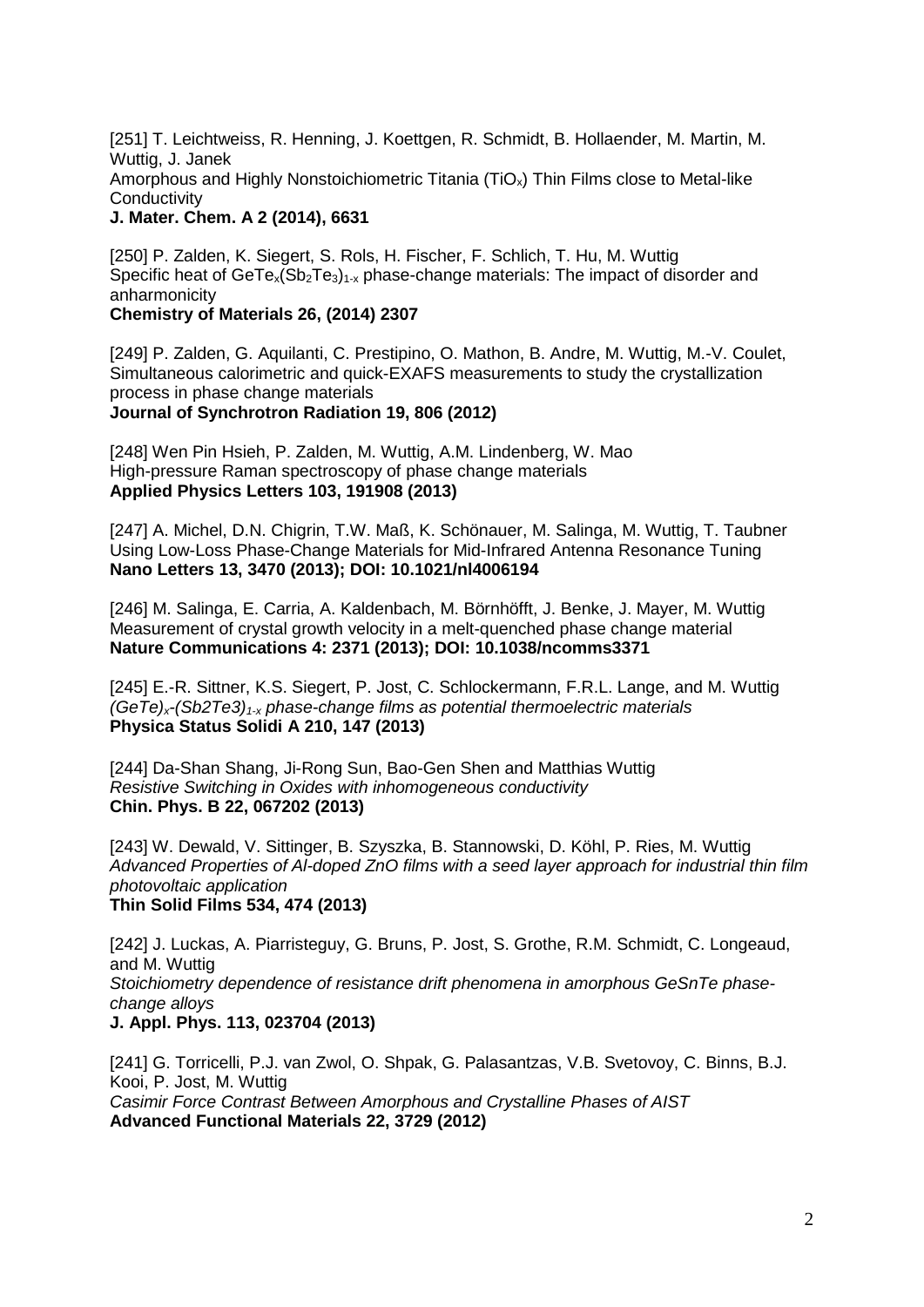[240] C. Longeaud, J. Luckas, D. Krebs, R. Carius, J. Klomfass, and M. Wuttig *On the density of states of germanium telluride* **J. Appl. Phys. 112, 113714 (2012)**

[239] M. Wuttig and S. Raoux *The Science and Technology of Phase Change Materials* **Z. Anorg. Allg. Chem. 638, 2455 (2012)**

[238] N. Breznay, H. Volker, A. Palevski, R. Mazzarello, A. Kapitulnik, M. Wuttig *Weak antilocalization and disorder-enhanced electron interactions in crystalline GeSbTe* **Physical Review B 86, 205302 (2012)**

[237] S. Raoux, A. König, H.-Y. Cheng, D. Garbin, R.W. Cheek, J.L. Jordan-Sweet, M. Wuttig *Phase transitions in Ga-Sb phase change alloys* **Physica Status Solidi B 249, 1999 (2012)**

[236] M. Wuttig *Phase Change Materials: Chalcogenides with remarkable properties due to an unconventional bonding mechanism* **Physica Status Solidi B 249, 1843 (2012)**

[235] W. Zhang, A. Thiess, P. Zalden, R. Zeller, P.H. Dederichs, J.-Y. Raty, M. Wuttig, S. Blügel, R. Mazzarello *Role of vacancies in metal-insulator transitions of crystalline phase change materials*  **Nature Materials 11, 952 (2012)**

[234] S. Buller, C. Koch, W. Bensch, P. Zalden, R. Sittner, S. Kremers, M. Wuttig, U. Schürmann, L. Kienle, T. Leichtweiss, J. Janek, B. Schönborn *Influence of partial substitution of Te by Se and Ge by Sn on the properties of the Blu-ray phase change material Ge8Sb2Te11*

**Chemistry of Materials 24, 3582 (2012)**

[233] R. Sittner, K.S. Siegert, P. Jost, C. Schlockermann, F.R.L. Lange, M. Wuttig  $(GeTe)<sub>x</sub>$  –  $(Sb<sub>2</sub>Te<sub>3</sub>)<sub>1-x</sub>$  *phase change thin films as potential thermoelectric materials* **Physica Status Solidi A 210, 147 (2013)**

[232] T. Kubart, R. Schmidt, M. Austgen, T. Nyberg, A. Pflug, M. Siemers, M. Wuttig, S. Berg *Modelling of sputtering yield amplification in serial reactive magnetron co-sputtering* **Surface & Coatings Technology 206, 5055 (2012)**

[231] M. Anbarasu, M. Wimmer, G. Bruns, M. Salinga, and M. Wuttig *Nanosecond threshold switching of GeTe6 cells and their potential as selector devices* **Applied Physics Letters 100, 143505 (2012)**

[230] M. Wuttig, M. Salinga *Phase Change Materials: Fast Transformers* **Nature Materials 11, 270 (2012)**

[229] J.-Y. Raty, C. Bichara, R. Mazzarello, P. Rausch, P. Zalden, M. Wuttig *Comment to "New Structural Picture of the Ge2Sb2Te5 Phase-Change Alloy* **Physical Review Letters 108, 239601 (2012)**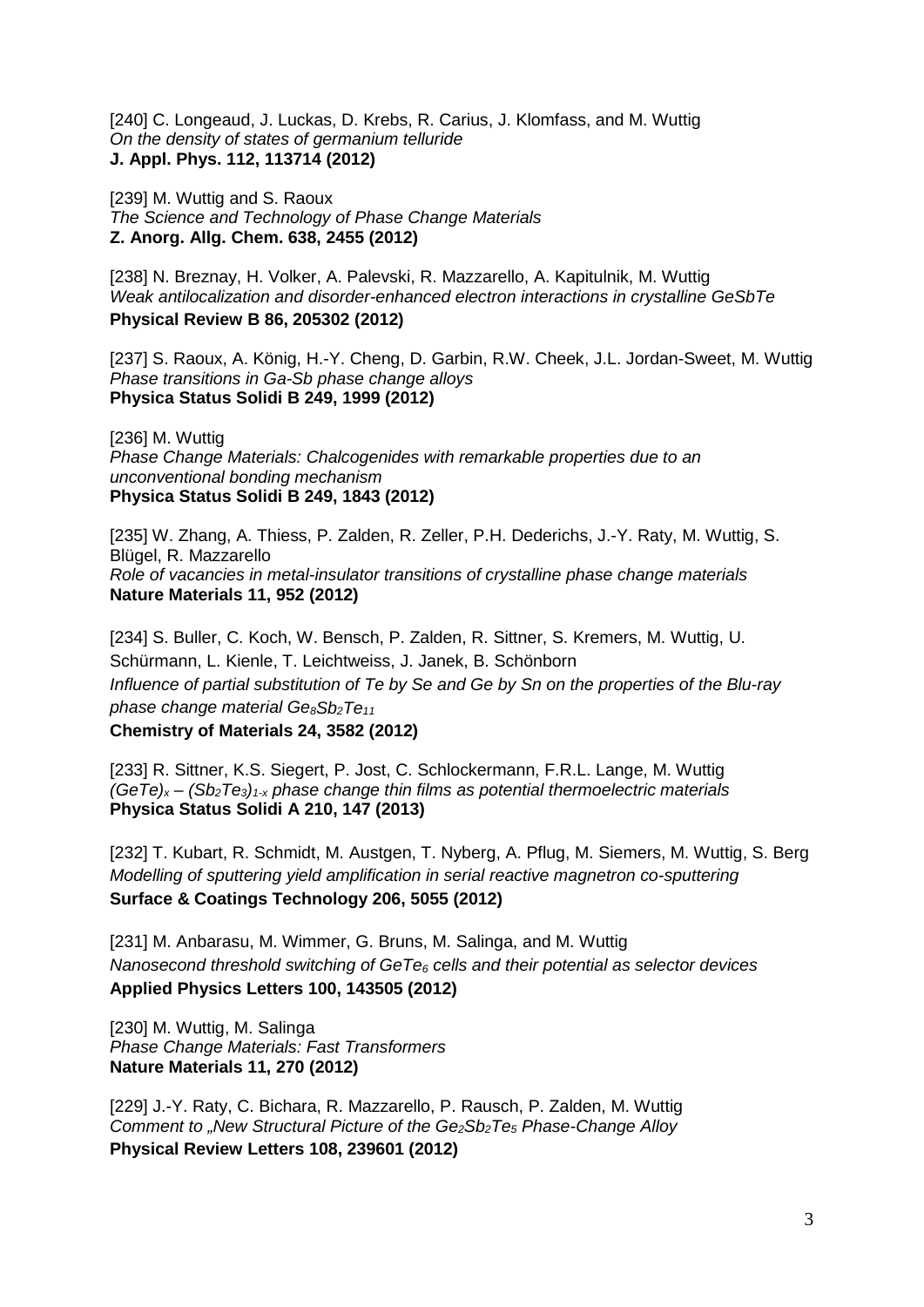[228] D. Krebs, R. M. Schmidt, J. Klomfaß, J. Luckas, G. Bruns, C. Schlockermann, M. Salinga, R. Carius, M. Wuttig *Impact of DoS changes on resistance drift and threshold switching in amorphous phase change materials* **Journal of Non-Crystalline Solids 358, 2412 (2012)**

[227] S. Raoux, D. Ielmini, M. Wuttig, I. Karpov *Phase Change Materials* **MRS Bulletin 37, 118 (2012)**

[226] L. Ding, P. Schulz, A. Farahzadi, K.V. Shportko, M. Wuttig *Investigation of intermolecular interactions in perylene films on Au(111) by infrared spectroscopy*

**J. Chem. Phys. 136, 054503 (2012)**

[225] C. Effertz, S. Lahme, P. Schulz, I. Segger, M. Wuttig *Design of novel dielectric surface modifications for perylene thin-film transistor* **Advanced Functional Materials 22, 415 (2012)**

[224] T. Siegrist, P. Merkelbach, and M. Wuttig *Phase Change Materials: Towards a Universal Data Storage Device* **Annu. Rev. Condens. Matter Phys. 3:11.1-11.23 (2012)**

[223] J. Tomforde, W. Bensch, L. Kienle, V. Duppel, P. Merkelbach and M. Wuttig *Thin Films of GeSbTe-Based Phase Change Materials: Microstructure and in Situ Transformation* **Chemistry of Materials 23, 3871 (2011)**

[222] M. Anbarasu, M. Wuttig *Understanding the structure and properties of phase change materials for data storage* 

**J. Indian Inst. of Sci. 91, 259 (2011)**

[221] J. Luckas, S. Kremers, D. Krebs, M. Salinga, M. Wuttig, C. Longeaud *The influence of a temperature dependent bandgap on the energy scale of modulated photocurrent experiments* **J. Appl. Phys. 110, 013719 (2011)**

[220] M. Austgen, D. Köhl, P. Zalden, T. Kubart, T. Nyberg, A. Pflug, M. Siemers, S. Berg, M. **Wuttig** 

Sputter yield amplification by Tungsten doping of Al<sub>2</sub>O<sub>3</sub> employing reactive serial co*sputtering: process characteristics and resulting film properties*

**J. Phys. D: Appl. Phys. 44, 345501 (2011)**

[219] C. Hermes, M. Wimmer, S. Menzel, K. Fleck, G. Bruns, M. Salinga, U. Böttger, R. Bruchhaus, T. Schmitz-Kampen, M. Wuttig, R. Waser

*Analysis of transient currents during ultrafast switching of TiO2 Nanocrossbar Devices* **IEEE Electron Device Letters 32, 1116 (2011)**

[218] T. Matsunaga, N. Yamada, R. Koijama, S. Shamoto, M. Sato, H. Tanida, T. Uruga, S. Kohara, M. Takata, P. Zalden, G. Bruns, I. Sergueev, H.C. Wille R. Hermann, M. Wuttig *Phase-Change Materials: Vibrational softening upon crystallization and its impact on thermal properties*

**Advanced Functional Materials 21, 2232 (2011)**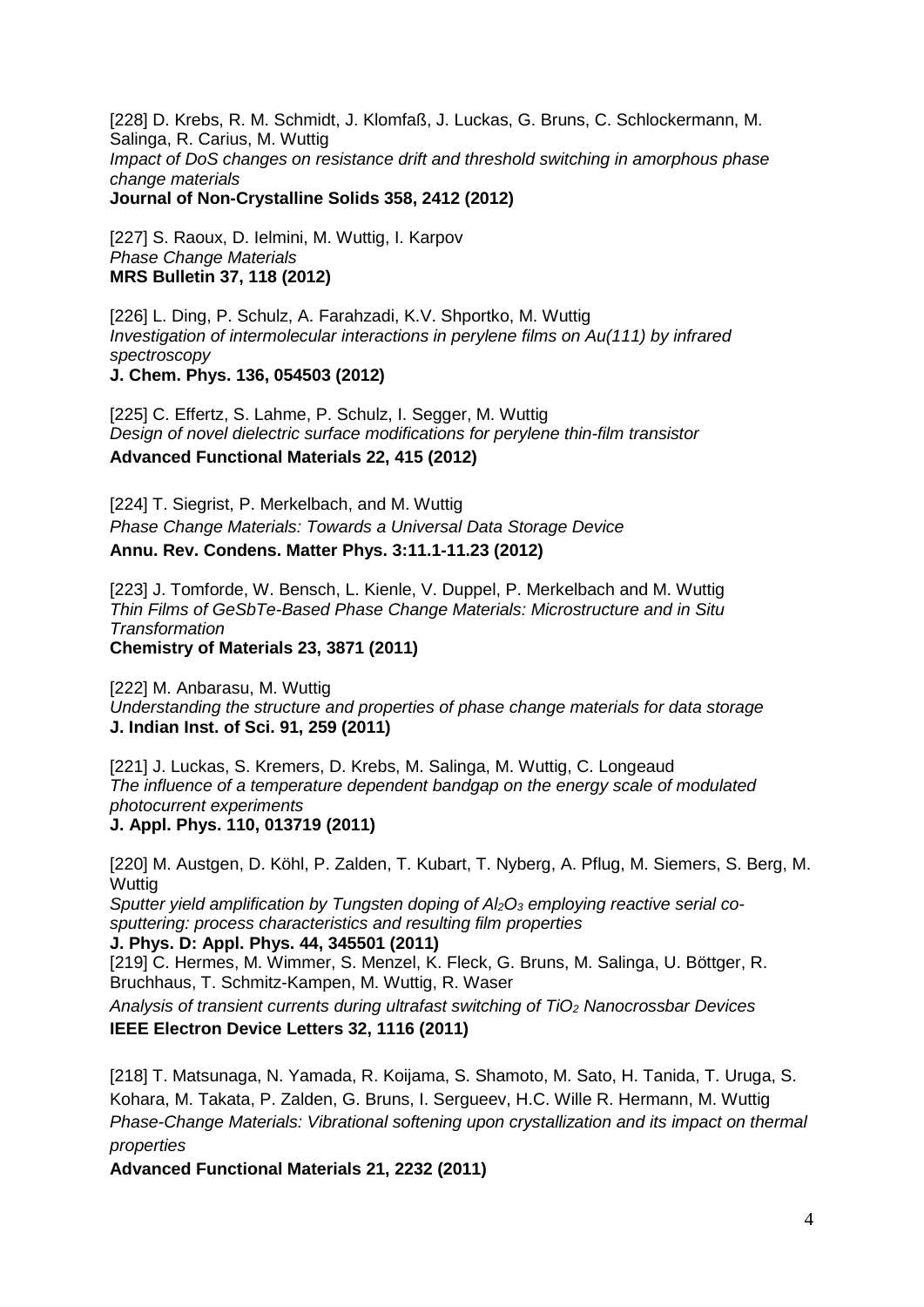[217] M. Salinga and M. Wuttig *Phase-Change Memories on a Diet* **Science 332, 543 (2011)**

[216] D. Lencer, M. Salinga and M. Wuttig *Design Rules for Phase-Change Materials in Data Storage Applications* **Advanced Materials 23, 2030 (2011)**

[215] J. Boltz, D. Köhl, M. Wuttig *Low temperature sputter deposition of SnOx:Sb films for transparent conducting oxide applications* **Surface & Coatings Technology 205, 2455 (2010)**

[214] T. Siegrist, P. Jost, H. Volker, M. Woda, P. Merkelbach, C. Schlockermann, M. Wuttig *Disorder-induced localization in crystalline phase-change materials* **Nature Materials 10, 202 (2011)**

[213] P. Schulz, C.D. Zangmeister, Y. Zhao, P.R. Frail, S.R. Saudari, C.A. Gonzalez, C.R. Kagan, M. Wuttig und R.D. van Zee *Comparison of the Energy-Level Alignment of Thiolate- and Carbothiolate-bound selfassembled Monolayers on Gold* **J. Phys. Chem. C 114, 20843 (2010)**

[212] J. Okumu, D. Köhl, A. Sprafke, G. von Plessen, M. Wuttig *Formation mechanism of noble metal nanoparticles in reactively sputtered TiO<sub>2</sub> films* **Journal of Applied Physics 108, 063529 (2010)**

[211] A. Amin, D. Köhl, M. Wuttig *The role of energetic ion bombardment during growth of TiO2 thin films by reactive sputtering* **J. Physics D: Applied Physics 43, 405303 (2010)**

[210] R. Waser, R. Dittmann, M. Salinga, M. Wuttig *[Function by defects at the atomic scale -](http://apps.isiknowledge.com/full_record.do?product=WOS&search_mode=GeneralSearch&qid=1&SID=Z1hIjMANdJ2lJGg6mGF&page=1&doc=1) New concepts for non-volatile memories* **Solid-State Electronics 54, 830 (2010)**

[209] T. Kubart, T. Nyberg, A. Pflug, M. Siemers, M. Austgen, D. Köhl, M. Wuttig, S. Berg *[Modelling of sputtering yield amplification effect in reactive deposition of oxides](http://apps.isiknowledge.com/full_record.do?product=WOS&search_mode=GeneralSearch&qid=1&SID=Z1hIjMANdJ2lJGg6mGF&page=1&doc=2)* **Surface & Coatings Technology 204, 3882 (2010)**

[208] G. Torricelli, P.J. van Zwol, O. Shpak, C. Binns, G. Palasantzas, B. Kooi, V.B. Svetovoy, M. Wuttig *[Switching Casimir forces with phase-change materials](http://apps.isiknowledge.com/full_record.do?product=WOS&search_mode=GeneralSearch&qid=1&SID=Z1hIjMANdJ2lJGg6mGF&page=1&doc=3)* **Physical Review A, 82, 010101 (2010)**

[207] A. Farahzadi, P. Niyamakom, M. Beigmohamadi, N. Meyer, D. Keiper, M. Heuken, F. Ghasemi, M.R. Rahimi Tabar, T. Michely, M. Wuttig *[Stochastic analysis on temperature-dependent roughening of amorphous organic films](http://apps.isiknowledge.com/full_record.do?product=WOS&search_mode=GeneralSearch&qid=1&SID=Z1hIjMANdJ2lJGg6mGF&page=1&doc=4)*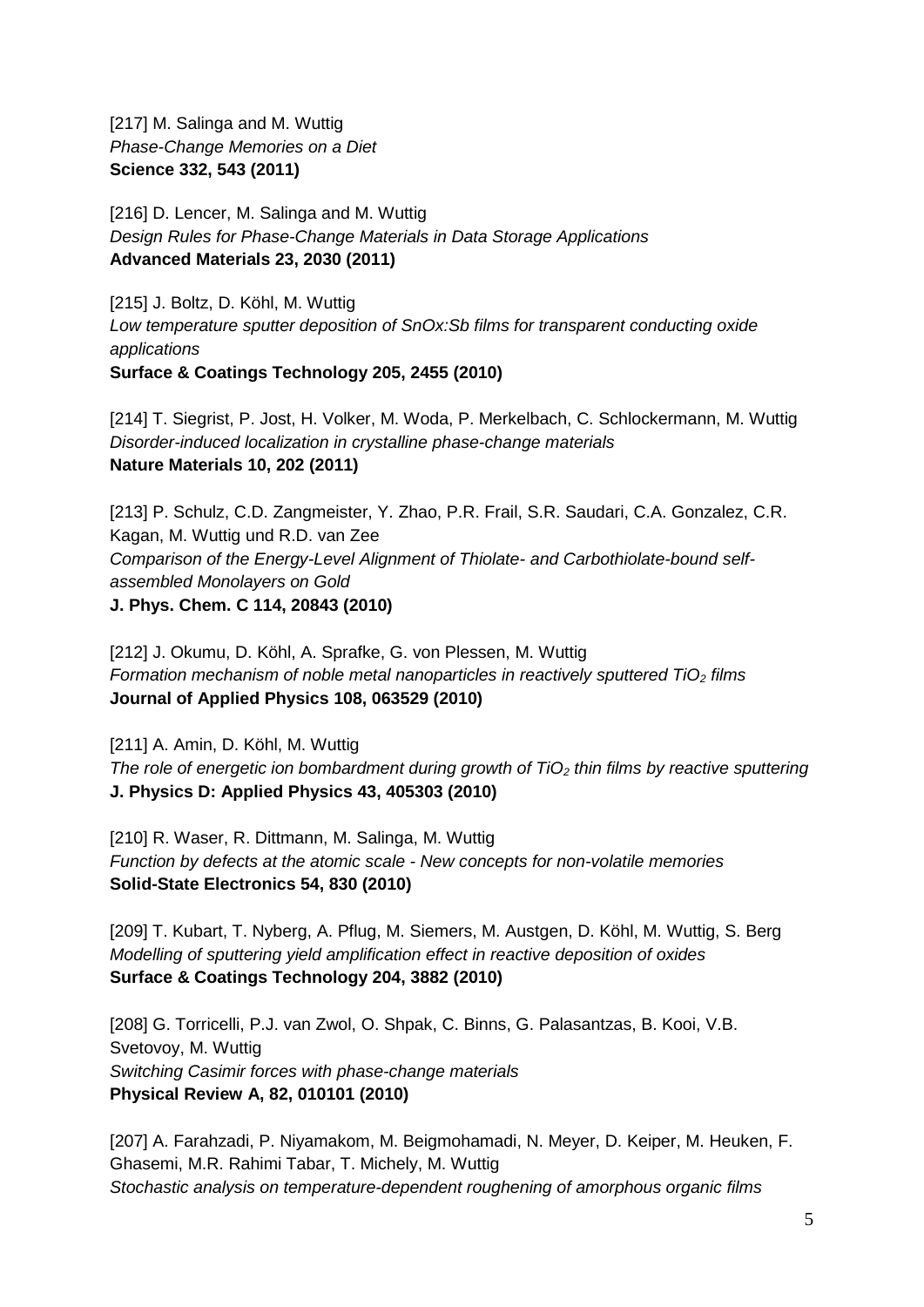### **EPL 90, 10008 (2010)**

[206] A. Farahzadi, M. Beigmohamadi, P. Niyamakom, S. Kremers, N. Meyer, M. Heuken, M. **Wuttig** *[Characterization of amorphous organic thin films, determination of precise model for](http://apps.isiknowledge.com/full_record.do?product=WOS&search_mode=GeneralSearch&qid=1&SID=Z1hIjMANdJ2lJGg6mGF&page=1&doc=5)  [spectroscopic ellipsometry measurements](http://apps.isiknowledge.com/full_record.do?product=WOS&search_mode=GeneralSearch&qid=1&SID=Z1hIjMANdJ2lJGg6mGF&page=1&doc=5)* **Appl. Surface Science, 256, 6612 (2010)**

[205] P. Zalden, C. Bichara, J. van Eijk, C. Braun, W. Bensch, M. Wuttig: Atomic structure of amorphous and crystallized Ge<sub>15</sub>Sb<sub>85</sub> **Journal of Applied Physics 107, 104312 (2010)**

[204] D. Köhl, M. Luysberg, M. Wuttig: *Structural improvement of zinc oxide films produced by ion beam assisted reactive sputtering* **J. Phys. D: Applied Physics 43, 205301 (2010)**

[203] R. Waser, R. Dittmann, M. Salinga, M. Wuttig *[The role of defects in resistively switching chalcogenides](http://apps.isiknowledge.com/full_record.do?product=WOS&search_mode=GeneralSearch&qid=1&SID=Z1hIjMANdJ2lJGg6mGF&page=1&doc=9)* **International Journal of Materials Research, 101, 182 (2010)**

[202] J. Luckas, D. Krebs, M. Salinga, M. Wuttig, C. Longeaud *Investigation of defect states in the amorphous phase of the phase change alloys GeTe and Ge2Sb2Te5* **Phys. Stat. Sol. C 7, 852 (2010)**

[201] W. Welnic, M. Wuttig, S. Botti, L. Reining: *Local atomic order and optical properties in amorphous and laser-crystallized GeTe* **Comptes Rendus Physique 10, 514 (2009)**

[200] D. Krebs, S. Raoux, C. Rettner, G. Burr, R. Shelby, M. Salinga, C. Jefferson, M. Wuttig: *Characterisation of Phase Change Memory Materials using Phase Change Bridge Devices* **Journal of Applied Physics 106, 054308 (2009)**

[199] D. Köhl, M. Luysberg and M. Wuttig: *Highly textured zinc oxide films by room temperature ion beam assisted deposition*  **Phys. Status Solidi RRL 3, 236 (2009)**

[198] M. Wuttig: *Phase change materials: The Importance of resonance bonding*  **Phys. Status Solidi B 246, 1820 (2009)**

[197] D. Lencer, M. Wuttig: *Phase-Change Materials for non-volatile data storage in: Nanostructured materials for advanced technological applications*  **NATO Series B - Physics and Biophysics, 413 (2009)**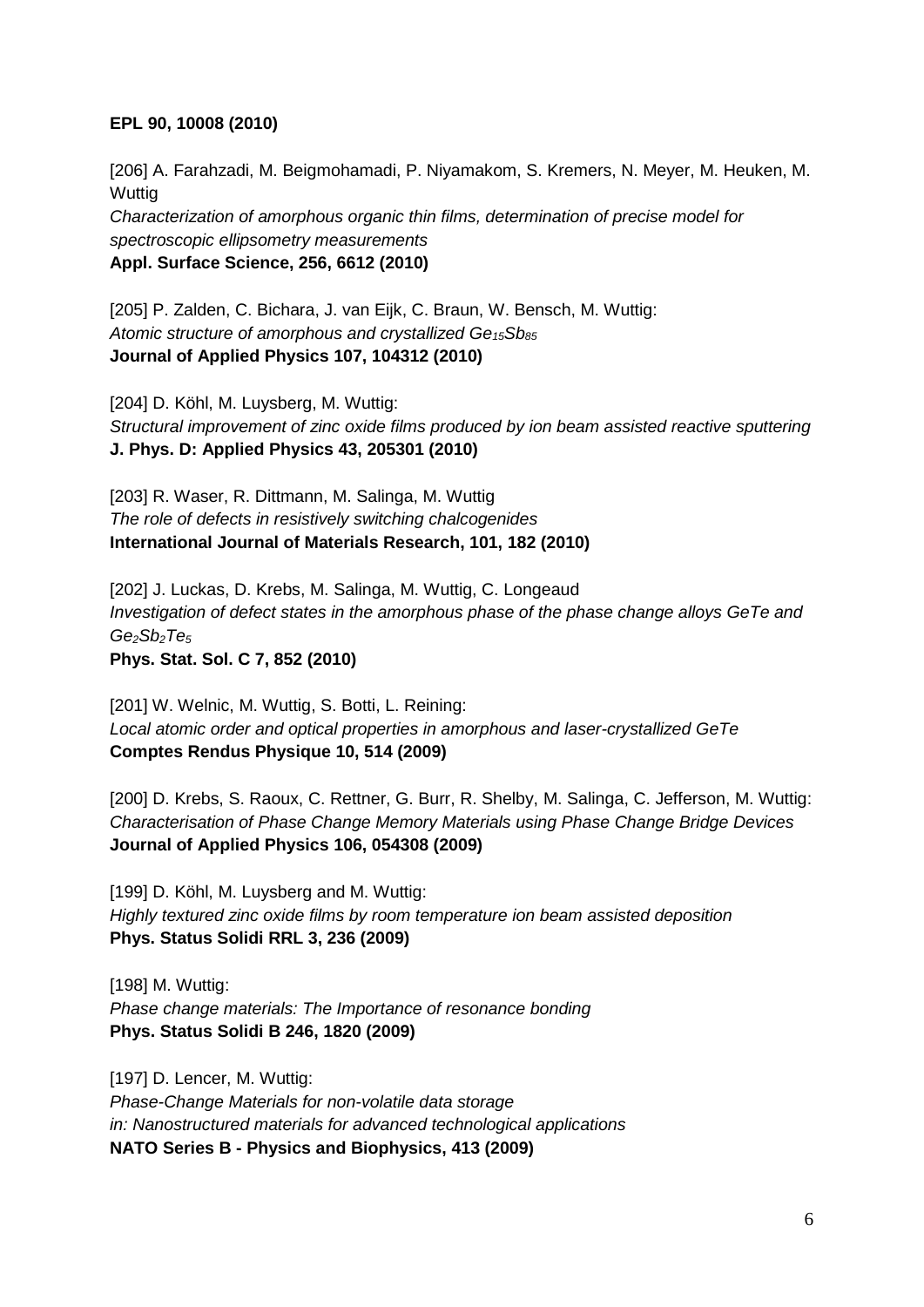[196] D. Subramaniam, C. Pauly, M. Liebmann, M. Woda, P. Rausch, P. Merkelbach, M. Wuttig, M. Morgenstern:

*Scanning tunneling microscopy and spectroscopy of the phase change alloy Ge<sub>1</sub>Sb<sub>2</sub>Te<sub>4</sub>* **Applied Physics Letters 95, 103110 (2009)**

[195] D. Krebs, S. Raoux, C. Rettner, G. Burr, M. Salinga, M. Wuttig: *Threshold Field of Phase Change Memory Materials measured using Phase Change Bridge Devices*

**Applied Physics Letters 95, 082101 (2009)**

[194] G. Bruns, P. Merkelbach, C. Schlockermann, M. Salinga, M. Wuttig, T.D. Happ, J.B. Philipp, M. Kund: *Nanosecond switching in GeTe phase change memory cells* 

**Applied Physics Letters 95, 043108 (2009)**

[193] K. Shportko, Y. Pasechnik, M. Wuttig, R. Rueckamp, V.M. Trukhan, T.V. Haliakevich: *Plasmon-phonon contribution in the permittivity of ZnP2 single crystals in FIR at low temperatures*

**Vibrational Spectroscopy 50, 209 (2009)**

[192] J. Alami, K. Sarakinos, F. Uslu, C. Klever, J. Dukwen, M. Wuttig: *On the phase formation of titanium oxide films grown by reactive high power pulsed magnetron sputtering*

**J. Phys. D: Applied Physics 42, 115204 (2009)** 

[191] J. Alami, K. Sarakinos, F. Uslu, M. Wuttig: *On the relationship between the peak target current and the morphology of chromium nitride thin films deposited by reactive high power pulsed magnetron sputtering*  **J. Phys. D: Applied Physics 42, 015304 (2009)**

[190] D. Severin, O. Kappertz, T. Nyberg, S. Berg, A. Pflug, and M. Wuttig: *Increase of the deposition rate in reactive sputtering of metal oxides using a ceramic nitride target*

**Journal of Applied Physics 105, 093302 (2009)**

[189] J. Tomforde, S. Buller, M. Ried, W. Bensch, D. Wamwangi, M. Heidelmann, M. Wuttig: *The influence of Se doping upon the phase change characteristics of GeSb<sub>2</sub>Te<sub>4</sub>* **Solid State Sciences 11, 683 (2009)** 

[188] K. Sarakinos, J. Alami, J. Dukwen, J. Woerdenweber, M. Wuttig: *A semi-quantitative model for the deposition rate in non-reactive high power pulsed magnetron sputtering* 

**J. Phys. D: Applied Physics 41, 215301 (2008)**

[187] M. Micoulaut, W. Welnic, M. Wuttig: *Structure of the liquid and the crystal of the phase change material SnSe<sub>2</sub>: First-principles molecular dynamics* **Physical Review B 78, 224209 (2008)**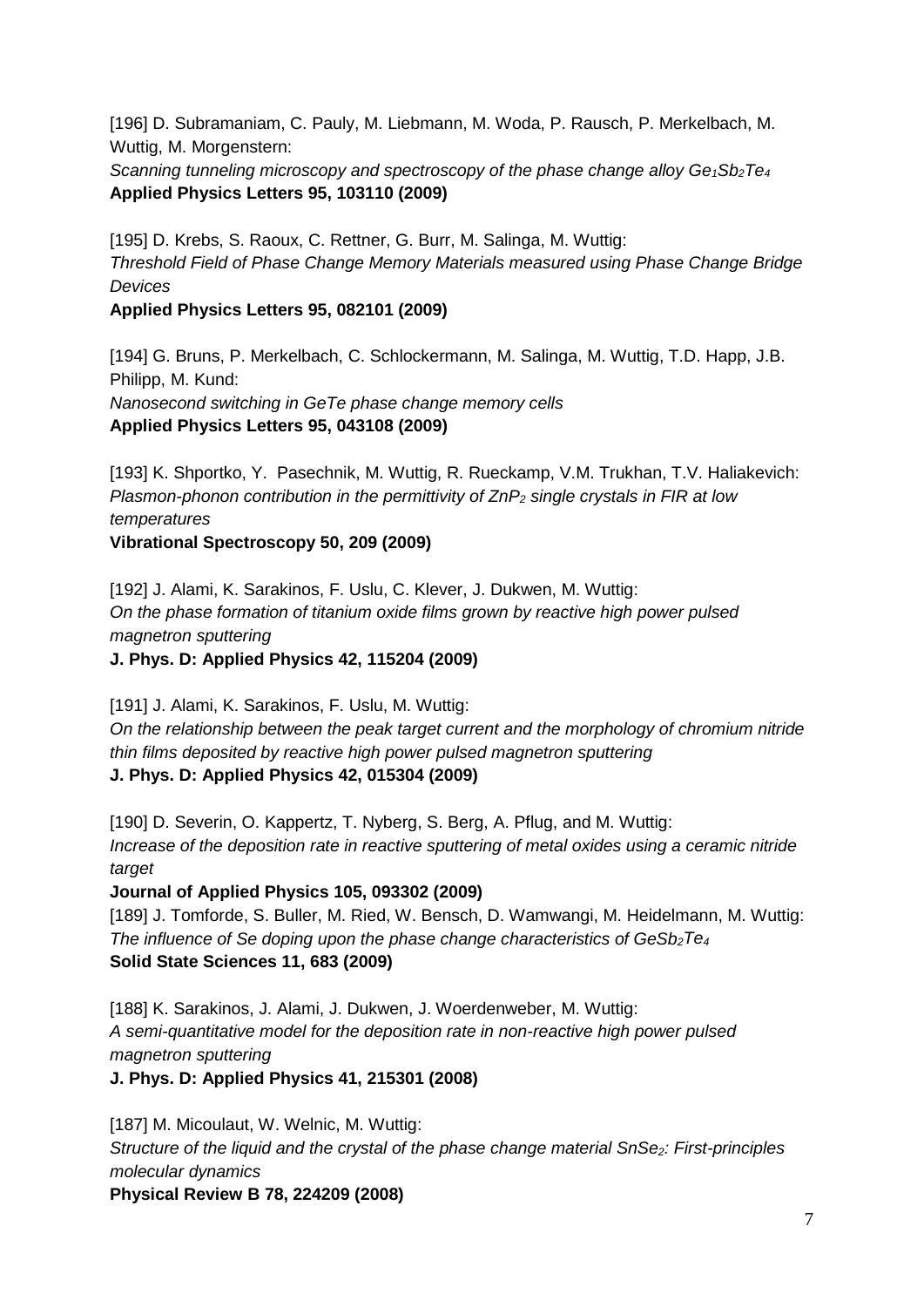[186] D. Lencer, M. Salinga, B. Grabowski, T. Hickel, J. Neugebauer, M. Wuttig: *A map for phase change materials* **Nature Materials 7, 972 (2008)**

[185] C. Steimer, M. Coulet, W.Welnic, H. Dieker, R. Detemple, C. Bichara, B. Beuneu, J.P. Gaspard, M.Wuttig: *Characteristic Ordering in Liquid Phase Change Materials* **Advanced Materials 20**, **4535 (2008)**

[184] M. Beigmohamadi, P. Niyamakom, A. Farazadi, C. Effertz, S. Kremers, D. Brueggemann, M. Wuttig: *Structure and morphology of perylene films grown on different substrates*  **Journal of Applied Physics 104, 013505 (2008)**

[183] C. Effertz, M. Beigmohamadi, P. Niyamakom, P. Schulz, M. Wuttig: *Influence of dielectric surface modification on growth, structure and transport properties of perylene films*

**Physica Status Solidi B 245, 782 (2008)**

[182] K. Shportko, S. Kremers, M. Woda, D. Lencer, J. Robertson, M. Wuttig: *Resonant bonding in crystalline phase change materials* **Nature Materials 7, 653 (2008)**

[181] M. Berginski, J. Hüpkes, A. Gordijn, W. Reetz, T. Wätjen, B. Rech, M. Wuttig: *Experimental studies and limitations of the light trapping and optical losses in microcrystalline silicon solar cells*  **Solar Energy Materials and Solar Cells 92, 1037 (2008)**

[180] K. Sarakinos, J. Alami, C. Klever, M. Wuttig: *Process stabilization and enhancement of deposition rate during reactive high power pulsed magnetron sputtering of zirconium oxide*  **Surface Coatings and Technology 202, 5033 (2008)**

[179] W. Welnic, M. Wuttig: *Reversible switching in phase change materials*  **Materials Today 11, Issue 6, 20 (2008)**

[178] M. Berginski, J. Hüpkes, W. Reetz, B. Rech, M. Wuttig: *Recent development of surface-textured ZnO:Al films prepared by sputtering fort thin-film solar cell application* **Thin Solid Films 516, 5836 (2008)**

[177] K. Chung, D. Wamwangi, M. Woda, M. Wuttig and W. Bensch: *Investigation of SnSe, SnSe2 and Sn2Se3 alloys for phase change memory applications* **J. Appl. Phys. 103, 083523 (2008)**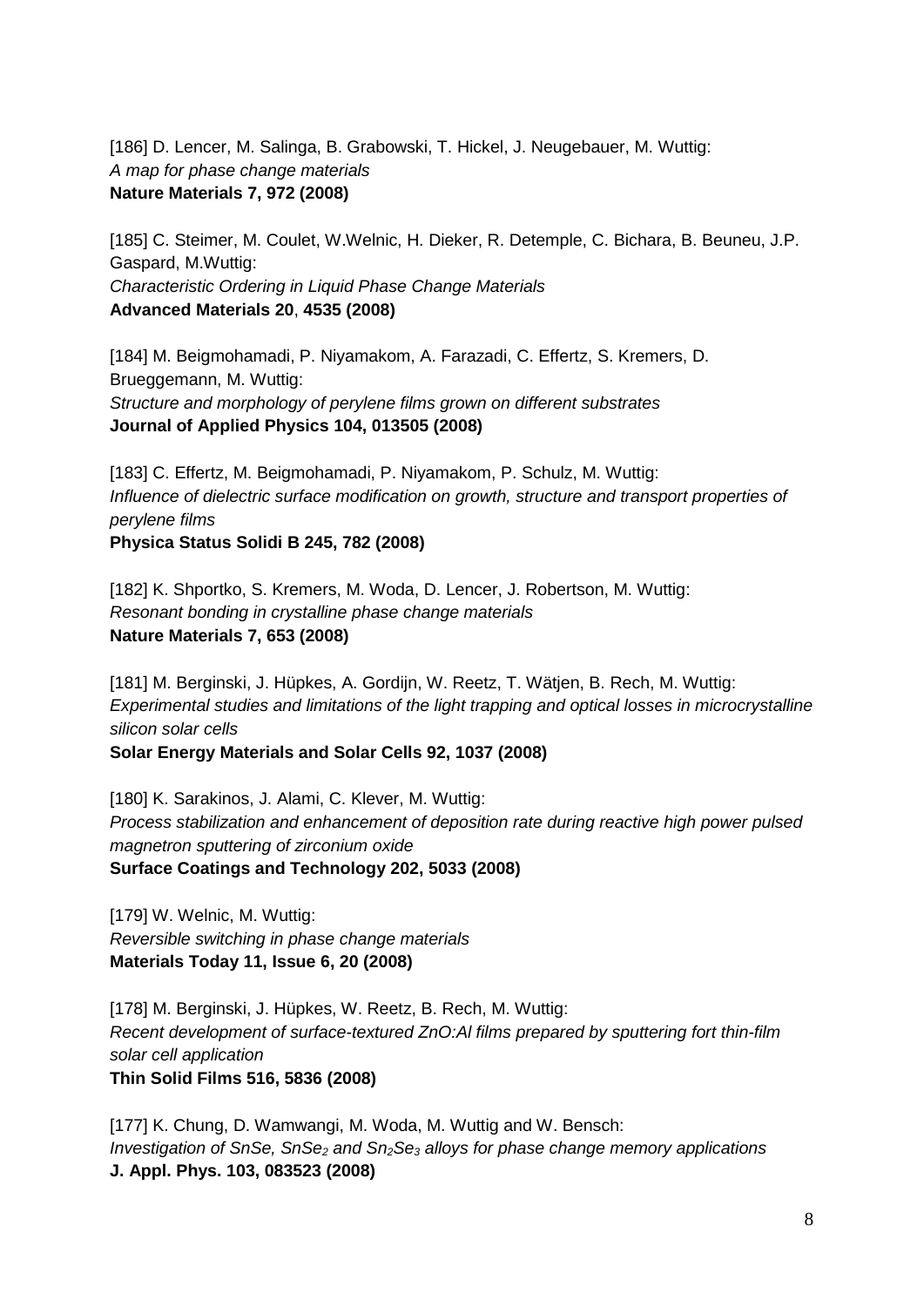[176] D. Severin, K. Sarakinos, O. Kappertz, A. Pflug, and M. Wuttig: *Tailoring of structure formation and phase composition in reactively sputtered zirconium oxide films using nitrogen as an additional reactive gas* **J. Appl. Phys. 103, 083306 (2008)**

[175] A. Klein, C. Steimer, H. Dieker, B. Späth, P. Fons, A. Kolobov, and M. Wuttig: *Changes in electronic structure and chemical bonding upon crystallization of the phase change material Ge1Sb2Te4*

**Physical Review Letters 100, 016402 (2008)**

[174] M. Beigmohamadi, P. Niyamakom, A. Farahzadi, S. Kremers, T. Michely and M. Wuttig: *Evolution of dislocations in perylene thin films with thickness and deposition rate* **Physica Status Solidi Rapid Research Letters 2, 1 (2008)** 

[173] K. Sarakinos, J. Wördenweber, F. Uslu, P. Schulz, J. Alami, M. Wuttig: *The effect of the microstructure and the surface topography on the electrical properties of thin Ag films deposited by high power pulsed magnetron sputtering*  **Surface & Coatings Technology 202, 2323 (2007)** 

[172] K. Wang, C. Steimer, M. Wuttig: **Phase change properties of ternary AgSbSe**<sub>2</sub> **J. of Optoelectronics and Advanced Materials 9, 2008 (2007)**

[171] W. Welnic, J.A. Kalb, D. Wamwangi, C. Steimer, M. Wuttig: *Phase change materials: From structures to kinetics*  **J. Mater. Res. Vol. 22, 2368 (2007)**

[170] K. Sarakinos, J. Alami, P.M. Karimi, D. Severin, M. Wuttig: *The effect of backscattered energetic atoms in film growth on the stress generation and the surface morphology of reactively sputtered of vanadium nitride films* **Thin Solid Films 516, 4568 (2008)**

[169] K. Sarakinos, J. Alami, C. Klever, M. Wuttig: *Growth of TiOx films by high power pulsed magnetron sputtering from a compound TiO1.8 target* **Rev. Adv. Mater. Sci. 15, 44 (2007)** 

[168] T. Blachowicz, M. G. Beghi, G. Güntherodt, B. Beschoten, H. Dieker and M. Wuttig: *Crystalline phases in the Ge1Sb2Te4 system: Phase transitions and elastic properties* **J. Appl. Phys. 102, 093519 (2007)**

[167] M. Wuttig and N. Yamada: *Phase change materials for rewriteable data storage* **Nature Materials 6, 824 (2007)**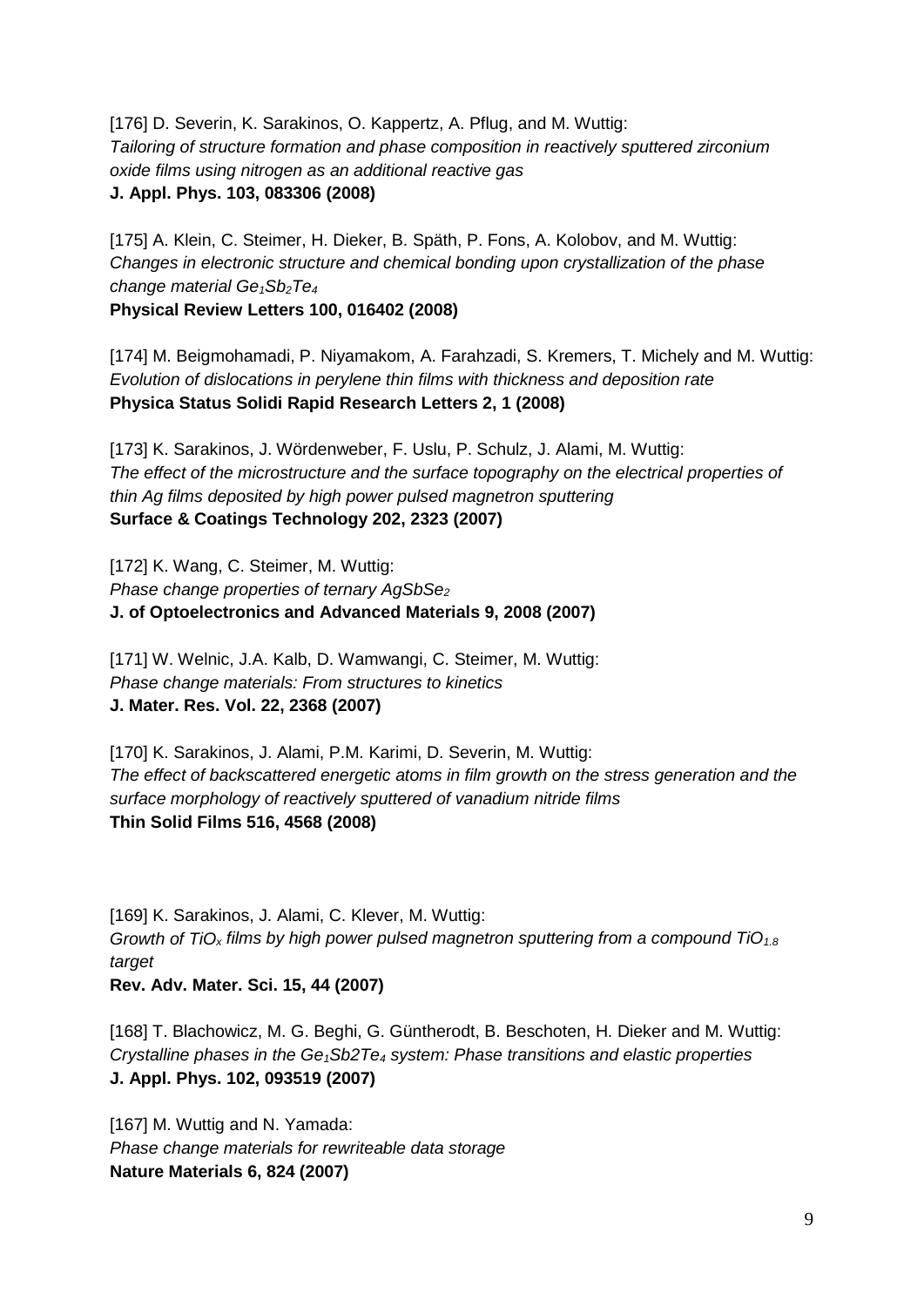[166] W. Wełnic, S. Botti, L. Reining, M. Wuttig: *Origin of the optical contrast in phase change materials* **Physical Review Letters 98, 236403 (2007)**

[165] M. Berginski, J. Hüpkes, M. Schulte, G. Schöpe, H. Stiebig, B. Rech, M. Wuttig *The effect of front ZnO:Al surface texture and optical transparency on efficient light trapping in silicon thin-film solar cells*

**J. Appl. Phys. 101, 074903 (2007)**

[164] G. Beck, H. Fischer, E. Mutoro, V. Srot, K. Petrikowski, E. Tchernychova, M. Wuttig, M. Rühle, B. Luerßen, J. Janek: *Epitaxial Pt(111) thin film electrodes on YSZ(111) and YSZ(100): Preparation and characterization*  **Solid State Ionics 178, 327 (2007)**

[163] K. Sarakinos, J. Alami, M. Wuttig: *Process characteristics and film properties upon growth of TiOx films by high power pulsed magnetron sputtering*  **J. Phys. D: Appl. Phys. 40, 2108 (2007)**

[162] M. Wuttig, C. Steimer: *Phase change materials: From material science to novel storage devices*  **Appl. Phys. A 87, 411 (2007)**

[161] J. Kalb, M. Wuttig, F. Spaepen: *Calorimetric measurements of structural relaxation and glass transition temperatures in sputtered films of amorphous Te alloys used for phase change recording*  **J. Mater. Res. Vol. 22, 748 (2007)**

[160] D. Severin, O. Kappertz, T. Nyberg, S. Berg, M. Wuttig: *The effect of target aging on the structure formation of zinc oxide during reactive sputtering* **Thin Solid Films 515, 3554 (2007)**

[159] K. Sarakinos, J. Alami, P.M. Karimi, D. Severin, M. Wuttig: *The role of backscattered energetic atoms in film growth in reactive magnetron sputtering of chromium nitride* **J. Phys. D: Appl. Phys. 40, 778 (2007)**

[158] K. Wang, C. Steimer, D. Wamwangi, S. Ziegler, M. Wuttig, J. Tomforde, W. Bensch: *Influence of doping upon the phase change characteristics of Ge<sub>2</sub>Sb<sub>2</sub>Te<sub>5</sub>* **Microsystems Technologies 13, 203 (2007)**

[157] M. Wuttig, D. Lüsebrink, D. Wamwangi, W. Wełnic, M. Gillessen, R. Dronskowski: *The role of vacancies and local distortions to design phase change materials* **Nature Materials 6, 122 (2007)**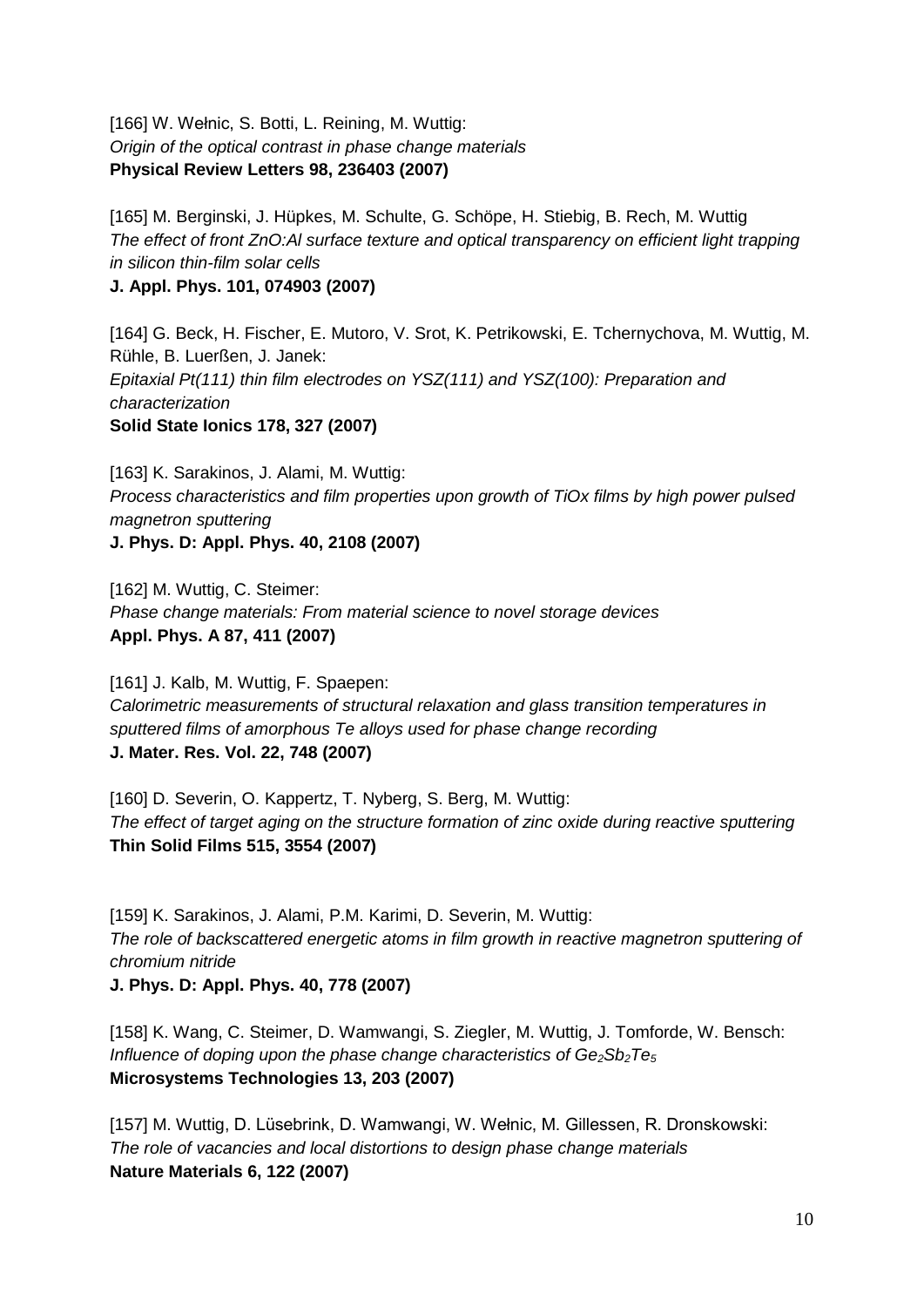[156] M. J. Kang, T.J. Park, D. Wamwangi, K. Wang, C. Steimer, S. Y. Choi, M. Wuttig: *Electrical properties and crystallization behavior of SbxSe100-x thin films*  **Microsystems Technologies 13, 153 (2007)**

[155] C. Salinga, O. Kappertz, M. Wuttig: *Reactive direct current magnetron sputtering of tungsten oxide: A correlation between film properties and deposition pressure* **Thin Solid Films 515, 2760 (2006)**

[154] J. Okumu. F. Körfer, C. Salinga, T.P. Pedersen, M. Wuttig: *Gasochromic switching of reactively sputtered molybdenum films: A correlation between film properties and deposition pressure* **Thin Solid Films 515, 1327 (2006)**

[153] C. Steimer, W. Welnic, J. Kalb, M. Wuttig: *Towards an atomistic understanding of phase change materials*  **Journal of Optoelectronics and Advanced Materials 8, 2044 (2006)**

[152] J. Hüpkes, B. Rech, O. Kluth, T. Repmann, B. Zwaygardt, J. Müller, R. Drese, M. Wuttig:

*Surface-textured MR-sputtered ZnO films for microcrystalline silicon-based thin-film solar cells*

**Solar Energy Materials and Solar Cells, 90, 3054 (2006)**

[151] J. Alami, K. Sarakinos, G. Mark, M. Wuttig: *On the deposition rate in a high power pulsed magnetron sputtering discharge* **Applied Physics Letters 89, 154104 (2006)**

[150] Y. Yang, C.-T. Li, S.M. Sadeghipour, H. Dieker, M. Wuttig, M. Asheghi: *Thermal characterization of dielectric and phase change materials for the optical recording applications*

**J. Appl. Physics 100, 024102 (2006)**

[149] S. Venkataraj, H. Kittur, R. Drese, M. Wuttig: *Multi-technique characterization of tantalum oxinitride films prepared by reactive DC magnetron sputtering* **Thin Solid Films 514, 1 (2006)**

[148] R. Drese, M. Wuttig: *In situ stress measurements in zirconium and zirconium oxide films prepared by directcurrent sputtering* **J. Appl. Physics 99, 123517 (2006)**

[147] D. Severin, O. Kappertz, T. Kubart, T. Nyberg, S. Berg, A. Pflug, M. Simers, M. Wuttig: *Process stabilization and increase of the deposition rate in reactive sputtering of metal oxides and oxynitrides*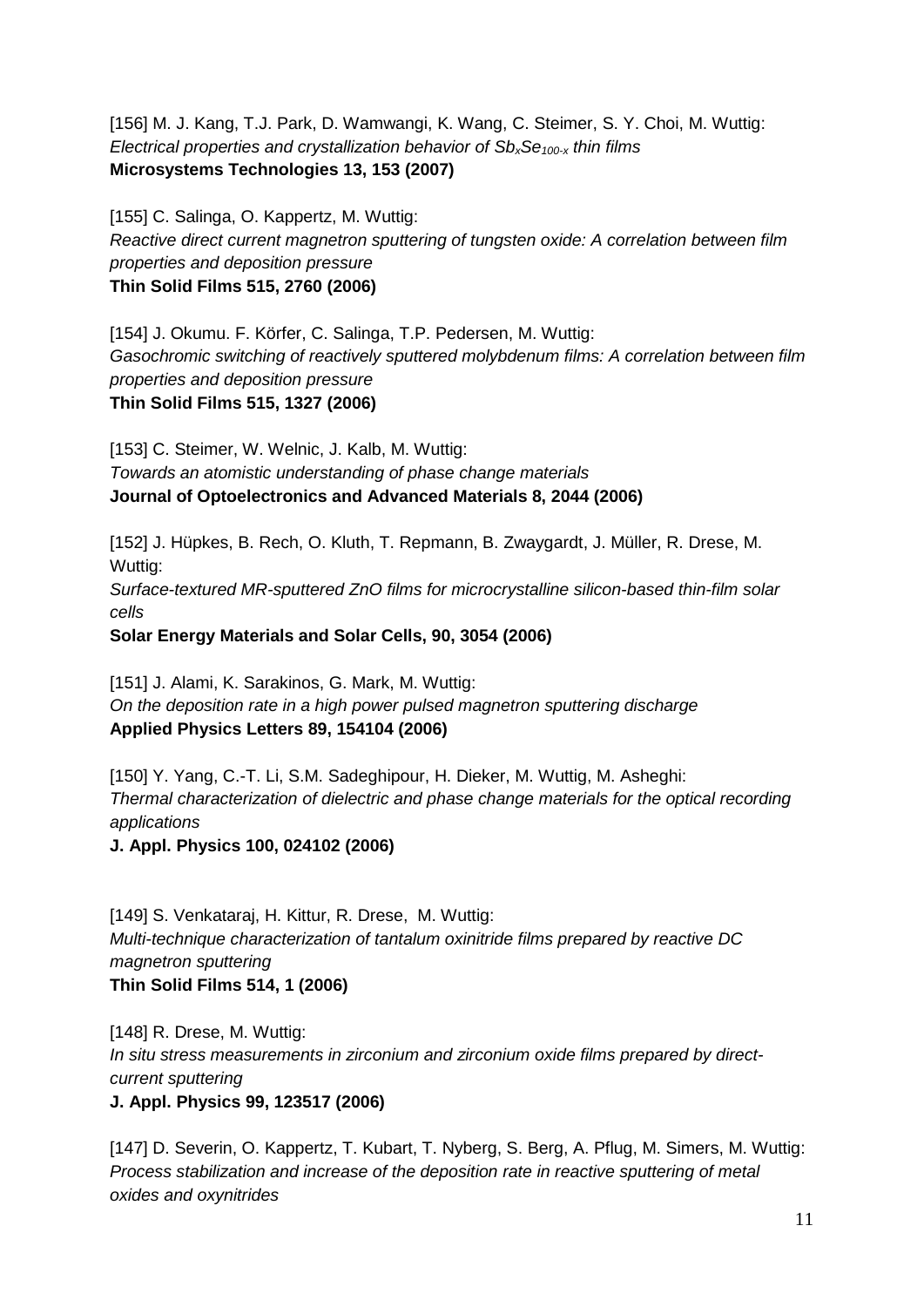## **Applied Physics Letters 88, 161504 (2006)**

[146] S. Ziegler and M. Wuttig: *[Nucleation of AgInSbTe films employed in phase-change media](http://wos.isiknowledge.com/?SID=V2g8GKABe6Ea@dibBOG&Func=Abstract&doc=1/3)* **J. Appl. Physics 99, 064907 (2006)**

[145] J. Hüpkes, B. Rech, S. Calnan, O. Kluth, U. Zastrow, H. Siekmann, M. Wuttig: *Material study on reactively sputtered zinc oxide for thin-film silicon solar cells*  **Thin Solid Films 502, 286 (2006)**

[144] S. Venkataraj, D. Severin, S. H. Mohamed, J. Ngaruiya, O. Kappertz, M. Wuttig: *Towards understanding the superior properties of transition metal oxynitrides prepared by reactive DC magnetron sputtering* **Thin Solid Films 502, 228 (2006)**

[143] S. Venkataraj, D. Severin, R. Drese, F. Koerfer, M. Wuttig: *Structural, optical and mechanical properties of aluminium nitride films prepared by reactive DC magnetron sputtering* **Thin Solid Films 502, 235 (2006)**

[142] X. Liu and M. Wuttig *Inherent features in the growth of perylene on an oil substrate* **Physical Rev. B 73, 033405 (2006)**

[141] C. Dahmen, A. N. Sprafke, H. Dieker, M. Wuttig, and G. von Plessen *Optical and structural changes of silver nanoparticles during photochromic transformation* **Applied Physics Letters 88, 011923 (2006)** 

[140] R. Drese, M. Wuttig: *Stress evolution during growth in direct-current sputtered zinc oxide films at various flows* **J. Appl. Physics 98, 73514 (2005)**

[139] Y. Yang, C.-T. Li, S. M. Sadeghipour, M. Asheghi, H. Dieker, M. Wuttig: *Thermal characterization of dielectric and phase change materials for the optical recording applications* **ASME Proceedings 2005**

[138] S.-M. Yoon, N.-Y. Lee, S.-O. Ryu, K.-J. Choi, Y.-S. Park, S.-Y. Lee, B.-G. Yu, M.-J. Kang, S.-Y. Choi, M. Wuttig: *Sb-Se based Phase-Change Memory Device with Lower Power and Higher Speed Operations* **IEEE Electron Device Letters 27, 445 (2006)**

[137] K. Wang, C. Steimer, R. Detemple, D. Wamwangi, M. Wuttig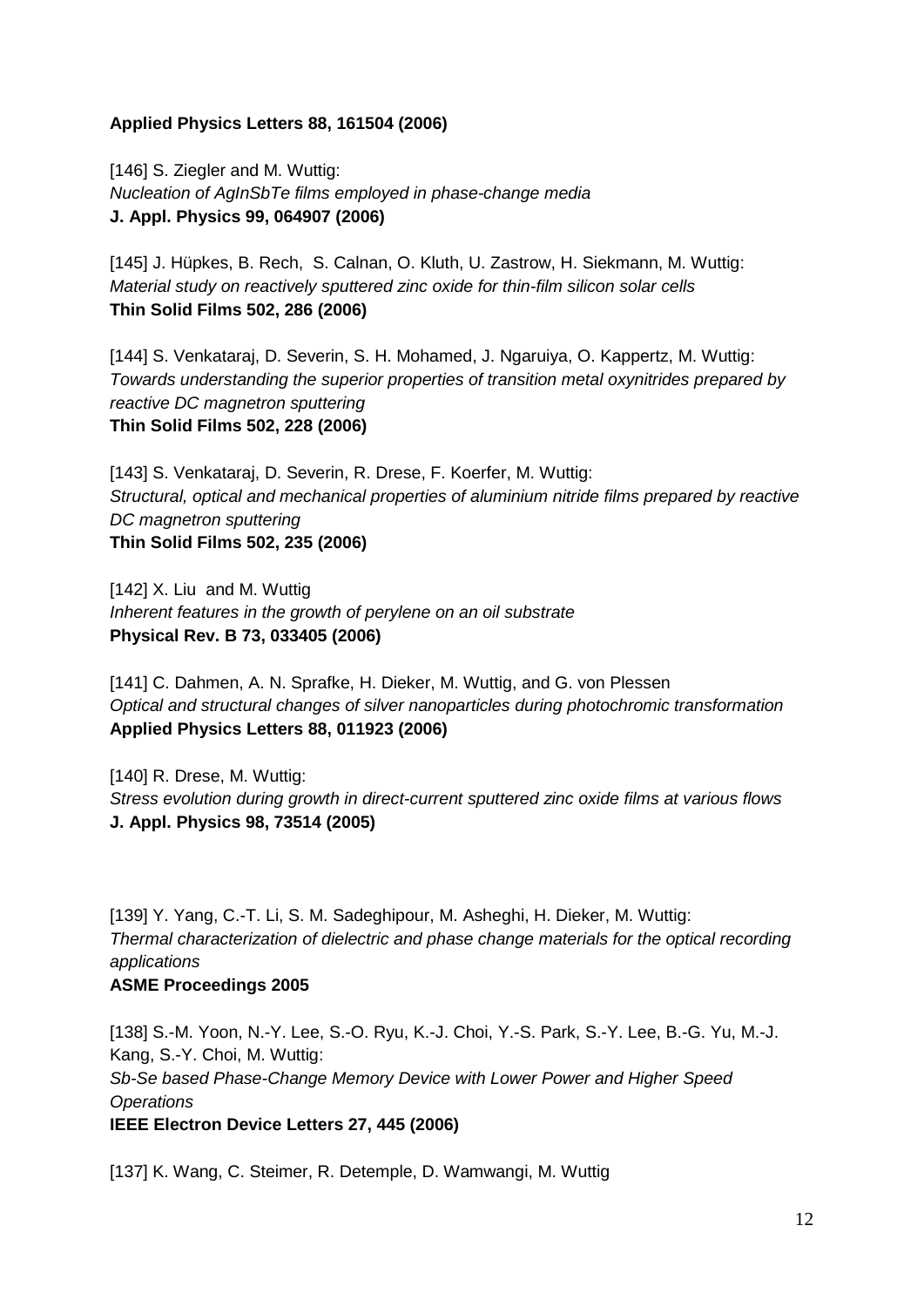*Assessment of Se based phase change alloys as candidate for non-volatile electronic memory applications*  **Applied Physics A 81, 1601 (2005)**

[136] W. Welnic, A. Pamungkas, R. Detemple, C. Steimer, S. Blügel, M. Wuttig: *Unravelling the interplay of local structure and physical properties in phase-change materials* **Nature Materials 5, 56 (2006)**

[135] J. Kalb, F. Spaepen, M. Wuttig: *Kinetics of crystal nucleation in undercooled droplets of Sb and Te based alloys used for phase change recording* **J. Appl. Physics 98, 54910 (2005)**

[134] J. Kalb, C.-Y. Wen, F. Spaepen, H. Dieker, M. Wuttig: *Crystal morphology and nucleation in thin films of amorphous Te alloys used for optical data storage*

**J. Appl. Physics 98, 54902 (2005)**

[133] M. J. Kang, S. Y. Choi, D. Wamwangi, K. Wang, C. Steimer, M. Wuttig: *Structural transformation of SbxSe100-x thin films for phase change nonvolatile memory applications*

**J. Appl. Physics 98, 14904 (2005)**

[132] O. Kappertz, R. Drese, M. Wuttig: *Reactive sputter deposition of zinc oxide: Employing resputtering effects* **Thin Solid Films 484, 64 (2005)** 

[131] K. Wang, C. Steimer, D. Wamwangi, S. Ziegler, M. Wuttig: *Influence of indium doping on Ge<sub>2</sub>Sb<sub>2</sub>Te<sub>5</sub> thin films for phase change optical storage* **Applied Physics A 80, 1611 (2005)**

[130] H. Dieker, M. Wuttig: *Influence of deposition parameters on the properties of sputtered Ge<sub>2</sub>Sb<sub>2</sub>Te<sub>5</sub>* **Thin Solid Films 478, 248 (2005)**

[129] J. Okumu, C. Dahmen, A.N. Sprafke, M. Luysberg, G. von Plessen, M. Wuttig: *Photochromic silver nanoparticles fabricated by sputter deposition*  **J. Applied Physics 97, 94305 (2005)**

[128] M. Wuttig: *Phase change materials: Towards a universal memory?*  **Nature Materials 4, 265 (2005)**

[127] W. Kalb, P. Lang, M. Mottaghi, H. Aubin, G. Horrowitz, T. Michely, M. Wuttig: *Structure-performance relationship in pentacene/Al2O3 thin-film transistors* **Synthetic Metals 146, 279 (2004)**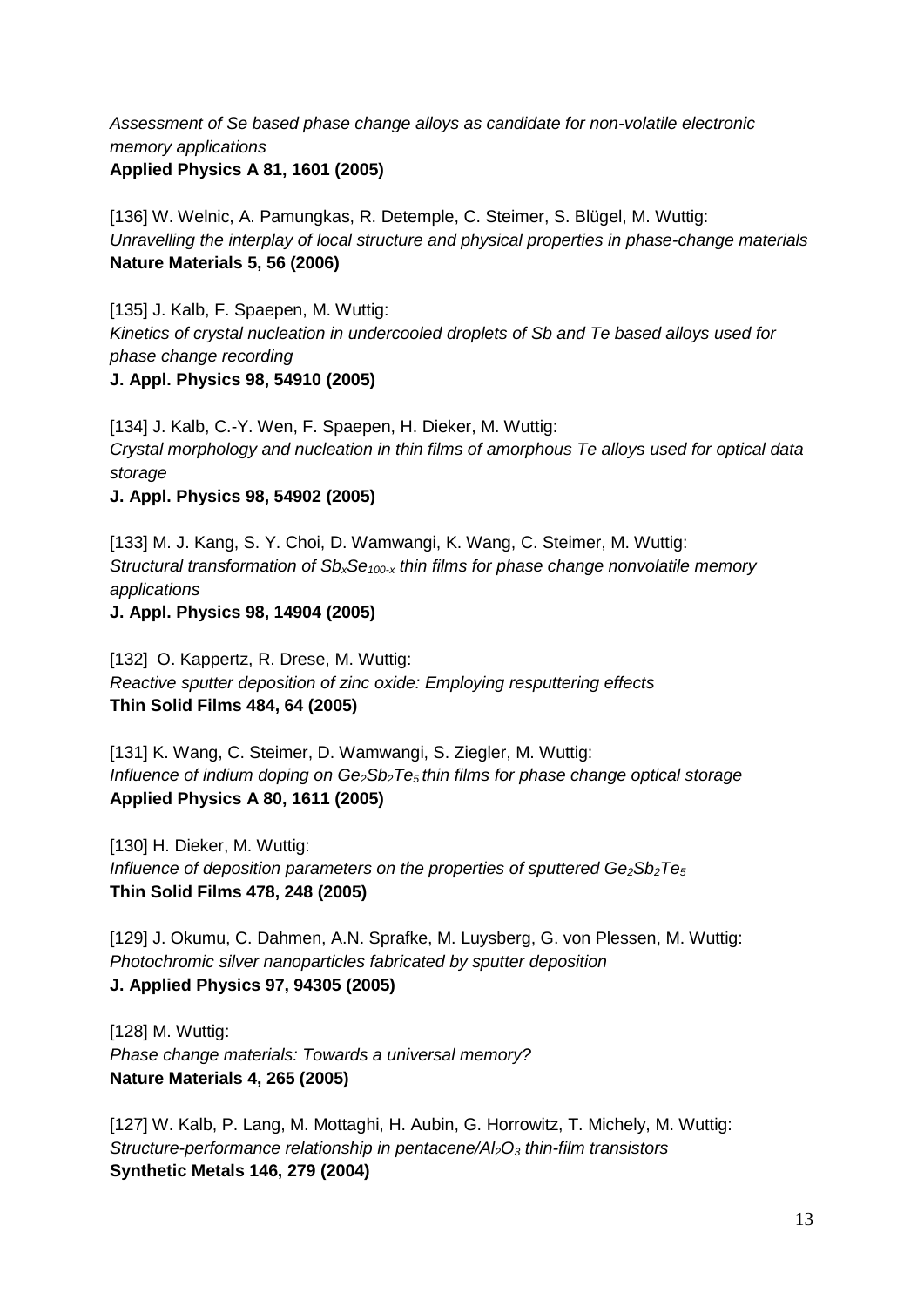[126] K. Wang, D. Wamwangi, S. Ziegler, C. Steimer, M. Wuttig: *Influence of Bi doping upon the phase change characteristics of Ge<sub>2</sub>Sb<sub>2</sub>Te<sub>5</sub>* **J. Applied Physics 96, 5557 (2004)**

[125] M. Delheusy, J.Y. Raty, R. Detemple, W. Welnic, M. Wuttig, J.-P. Gaspard: *Structure of liquid Te-based alloys used in rewritable DVDs* **Physica B 350, e1055 (2004)**

[124] W.K. Njoroge, H. Dieker, M. Wuttig: *Influence of dielectric capping layers on the crystallization kinetics of Ag5In6Sb59Te30 films* **J. Applied Physics 96, 2624 (2004)**

[123] K. Wang, D. Wamwangi, S. Ziegler, C. Steimer, M.J. Kang, S.Y. Choi, M. Wuttig: *Influence of Sn doping upon the phase change characteristics of Ge<sub>2</sub>Sb<sub>2</sub>Te<sub>5</sub></sub>* **Physica Status Solidi 201, 3087 (2004)**

[122] S. H. Mohamed, O. Kappertz, T. Niemeier, R. Drese, M. Wakkad, M. Wuttig: *Effect of heat treatment on structural, optical and mechanical properties of sputtered TiOxNy films*

**Thin Solid Films 468, 48 (2004)**

[121] X. Liu, V. Kaiser, M. Wuttig und T. Michely: *Unidirectional anisotropies in perylene growth on a liquid surface* **Journal of Crystal Growth 269, 542 (2004)**

[120] X. R. Zhang und M. Wuttig: *Crystallization kinetics of amorphous In44Sb20Te36 phase change optical recording films on a nanosecond scale*  **Chinese Physics Letters 21, 1096 (2004)**

[119] T.L. Pedersen, C. Liesch, C. Salinga, T. Eleftheriades, M. Wuttig: *Hydrogen induced changes of mechanical stress and optical transmission in thin Pd films*  **Thin Solid Films 458, 299 (2004)**

[118] J. M. Ngaruiya, O. Kappertz, S.H. Mohamed, M. Wuttig: *Structure formation upon reactive DC sputtering of transition metal oxides* **Applied Physics Letters 85, 748 (2004)** 

[117] J. Kalb, F. Spaepen, M. Wuttig: *Atomic force microscopy measurements of crystal nucleation and growth rates in thin films of amorphous Te alloys* **Applied Physics Letters 84, 5240 (2004)** 

[116] S. Venkataraj, O. Kappertz, Ch. Liesch, R. Detemple, R. Jayavel, M. Wuttig: *Thermal stability of sputtered zirconium oxide films*  **Vacuum 75, 7 (2004)**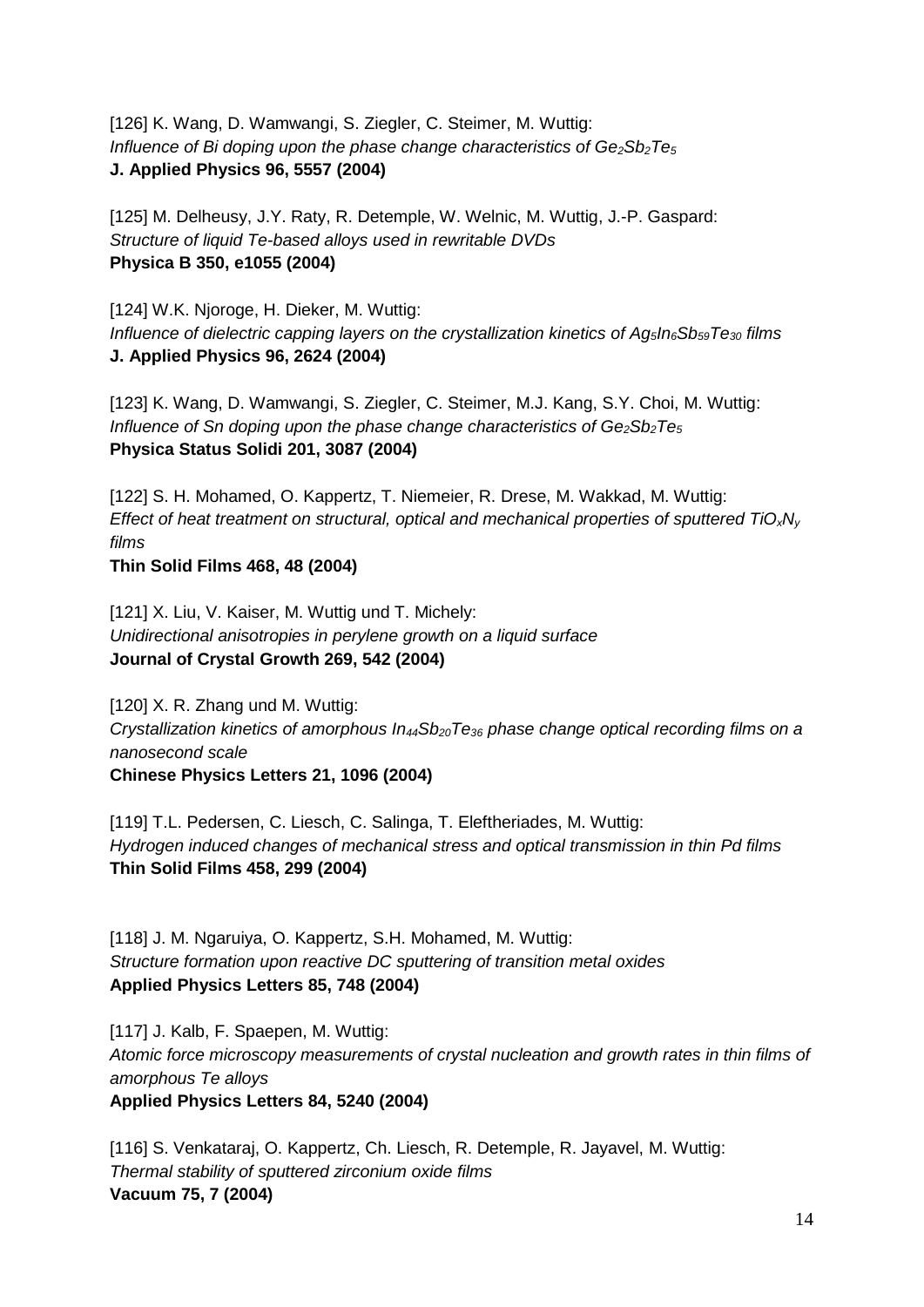[115] J. Okumu, F. Koerfer, C. Salinga, M. Wuttig: *In-situ measurements of thickness changes and mechanical stress upon gasochromic switching of thin MoOx films*  J. **Applied Physics 95, 7632 (2004)**

[114] D. Wamwangi, X. Zhang, R. Detemple, H.-W. Wöltgens, M. Wuttig: *Identifying Au-based Te alloys for optical data storage* **J. Applied Physics 95, 7567 (2004)**

[113] C. Agashe, O. Kluth, J. Hüpkes, U. Zastrow, B. Rech, M. Wuttig: *Efforts to improve carrier mobility in RF sputtered ZnO:Al films* **J. Applied Physics 95, 1911 (2004)**

[112] J. Kalb, F. Spaepen, M. Wuttig:

*Kinetics of Crystal Nucleation and Growth in thin films of amorphous Te alloys measured by AFM*

**Mat. Res. Soc. Symposium Proceedings 803, HH 3.8 (2004)**

[111] Mengbo Luo and M. Wuttig: *Dependence of crystal structure of Te based phase change materials on number of valence electrons* 

**Advanced Materials 16, 439 (2004)** 

[110] J. Siegel, A. Schropp, J. Solis, C.N. Afonso, M. Wuttig:

*Picosecond laser pulse induced rewritable phase change optical recording in Ge2Sbe2Te5 films* 

**Applied Physics Letters 84, 2250 (2004)**

[109] J. M. Ngaruiya, O. Kappertz, C. Liesch, P. Müller, R. Dronskowski, M. Wuttig: *Composition and formation mechanism of zirconium oxynitride films produced by reactive magnetron sputtering*  **Physica Status Solidi (a) 201, 967 (2004)**

[108] S. H. Mohamed, O. Kappertz, J. Ngaruiya, T. Niemeier, R. Drese, R. Detemple, M. Wakkad, M. Wuttig: *Influence of nitrogen content of direct current sputtered TiOxNy films*  **Physica Status Solidi (a) 201, 90 (2004)**

[107] J.A. Kalb, F. Spaepen, T. Pedersen, M. Wuttig: *Viscosity and elastic constants of amorphous Te alloys used for optical data storage* **J. Applied Physics 94, 4908 (2003)**

[106] R. Detemple, D. Wamwangi, M. Wuttig, G. Bihlmayer: *Identification of Te alloys with suitable phase change characteristics*  **Applied Physics Letters 83, 2572 (2003)**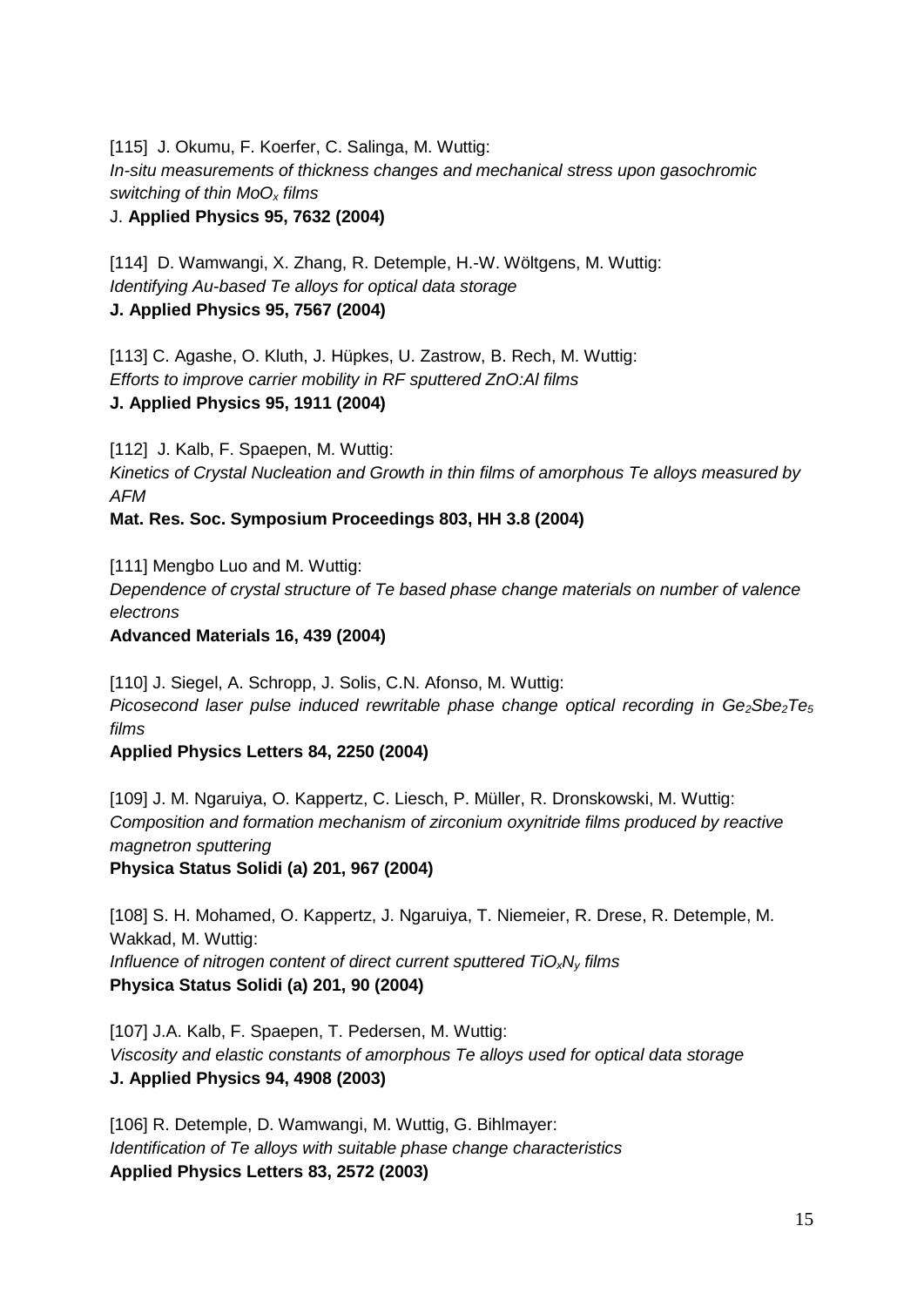[105] S. H. Mohamed, O. Kappertz, T.P. Pedersen, R. Drese, M. Wuttig: *Properties of TiOx coatings prepared by dc magnetron sputtering*  **Physica Status Solidi 198, 224 (2003)**

[104] T.P. Pedersen, C. Salinga, H. Weis, M. Wuttig: *Mechanical stresses upon hydrogen induced optical switching of thin films*  **Journal of Applied Physics 93, 6034 (2003)**

[103] X. Liu, S. H. Mohamed, J. M. Ngaruiya, M. Wuttig and T. Michely: *Modifying the growth of organic thin films by a self-assembled monolayer* **Journal of Applied Physics 93, 4852 (2003)**

[102] J. M. Ngaruiya, S. Venkataraj, R. Drese, O. Kappertz, T.P. Pedersen, M. Wuttig: *Preparation and characterization of tantalum oxide films produced by Reactive DC Magnetron sputtering* **Physica Status Solidi 198, 99 (2003)**

[101] S. H. Mohamed, O. Kappertz, J. M. Ngaruiya, T.P. Pedersen, R. Drese, M. Wuttig: *Correlation between structure, stress and optical properties in DC sputtered molybdenum oxide films* 

**Thin Solid Films 429, 135 (2003)**

[100] J.A. Kalb, F. Spaepen, M. Wuttig: *Calorimetric measurements of phase transformations in thin films of amorphous Te alloys used for optical data storage* **J. Applied Physics 93, 2389 (2003)** 

[99] D. Kurapov, D. Neuschütz, R. Cremer, T. Pedersen, M. Wuttig, D. Dietrich, G. Marx, J.M. Schneider: *Synthesis and mechanical properties of BCN coatings deposited by PECVD* **Vacuum 68, 335 (2002)**

[98] S. Venkataraj, O. Kappertz, H J. Weis, R. Drese, R. Jayavel, M. Wuttig: *Structural and optical properties of thin zirconium oxide films prepared by reactive direct current magnetron sputtering* **J. Applied Physics 92, 3599 (2002)** 

[97] S. Venkataraj, O. Kappertz, R. Jayavel, M. Wuttig: *Growth and characterization of zirconium oxynitride films prepared by reactive direct current magnetron sputtering*

**J. Applied Physics 92, 2461 (2002)**

[96] S. Venkataraj, R. Drese, Ch.Liesch, O. Kappertz, R. Jayavel, M. Wuttig: *Thermal stability of lead oxide films prepared by reactive DC magnetron sputtering* **Physica status solidi (a) 194, 192 (2002)**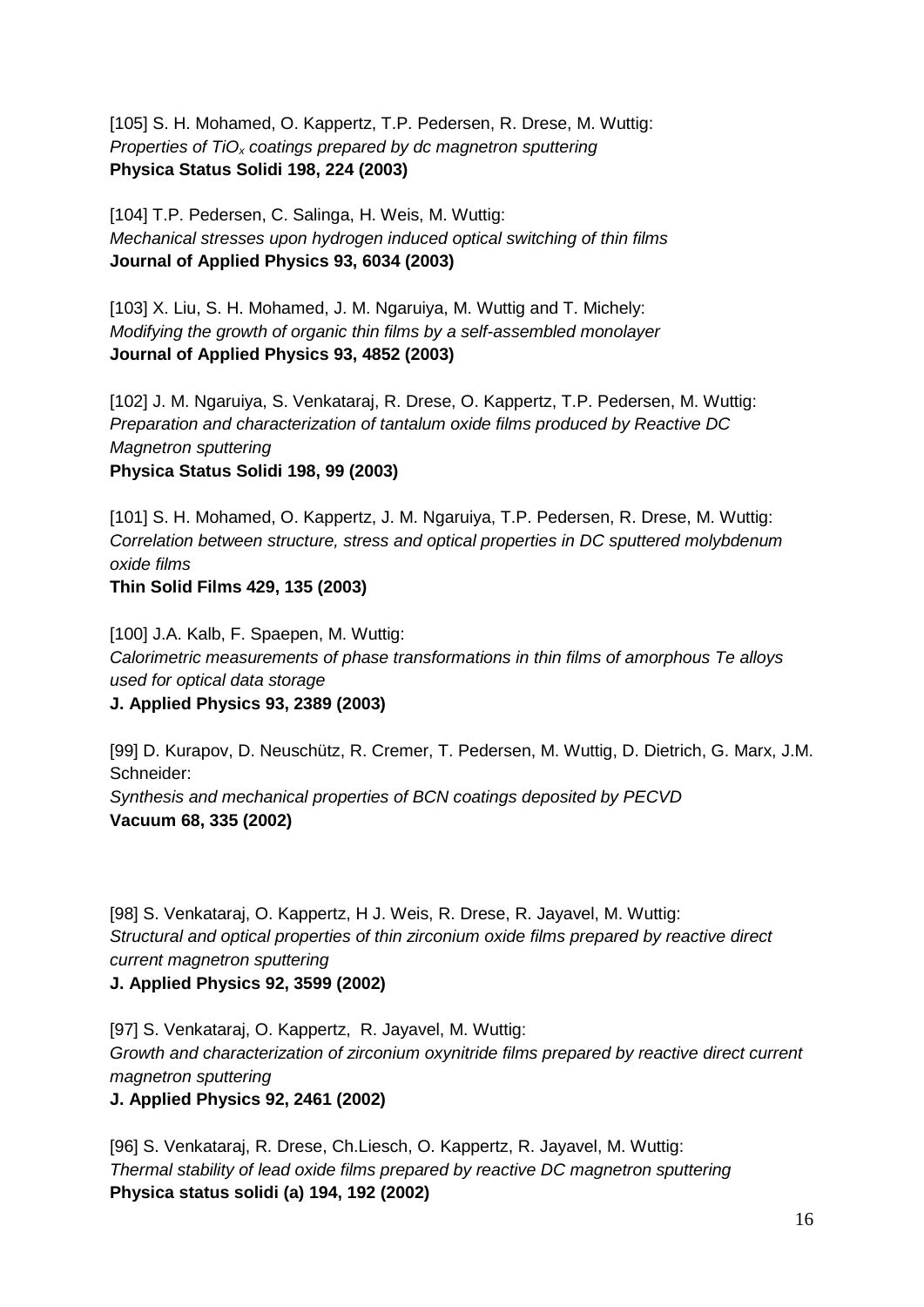[95] O. Kappertz, R. Drese, M. Wuttig: *Correlation between structure, stress and depositions parameters in DC-sputtered ZnO films* **J. Vac. Sci. Technol. A20, 2084 (2002)**

[94] C. Salinga, H. Weis, M. Wuttig: *Gasochromic switching of Tungsten Oxide Films: a correlation between film properties and coloration kinetics* **Thin Solid Films 414, 275 (2002)**

[93] M. Wuttig, R. Detemple, I. Friedrich, W.K. Njoroge, I. Thomas, V. Weidenhof, H.-W. Wöltgens, S. Ziegler: *The quest for fast phase change materials* **J. Mag. Mag. Mat. 249, 492 (2002)**

[92] D. Wamwangi, W. Njoroge, M. Wuttig: Crystallization kinetics of Ge<sub>4</sub>Sb<sub>1</sub>Te<sub>5</sub> films **Thin Solid Films 408, 310 (2002)**

[91] G.-X. Ye, M. Wuttig, T. Michely: *Diffusion studies in a non-equilibrium system with repulsive interactions* **Phys. Rev. B 65, 205409 (2002)**

[90] S. Venkataraj, R. Drese, Ch. Liesch, O. Kappertz, R. Jayavel, M. Wuttig: *Temperature stability of sputtered niobium oxide films* **J. Applied Physics 91, 4863 (2002)**

[89] X. Liu, B. Schirmer und M. Wuttig: *Observation of an exchange anisotropy in Fe/Ni bilayers on Cu(100)* **Phys. Rev. B 65, 224413 (2002)**

[88] W. Njoroge, H.-W. Wöltgens, M. Wuttig: *Density changes upon crystallization of Ge2Sb2.04Te4.74 films* **J. Vac. Sci. Technol. A 20, 230 (2002)**  [87] B. Yang, J. Ritter, J. Mayer, M. Wuttig*,* T. Michely: *Fragmentation, 2D-bubbles and coarsening: structure and transformations of nanocrystal aggregate networks on a liquid surface* **Surface Science 497, 100 (2002)**

[86] S. Venkataraj, R. Drese, O. Kappertz, R. Jayavel, M. Wuttig: *Characterization of niobium oxide films prepared by reactive DC magnetron sputtering* **Physica status solidi (a) 188, 1047 (2001)** 

[85] W. Njoroge, M. Wuttig: *Crystallization kinetics of sputter-deposited amorphous AgInSbTe films* **J. Applied Phys. 90, 3816 (2001)**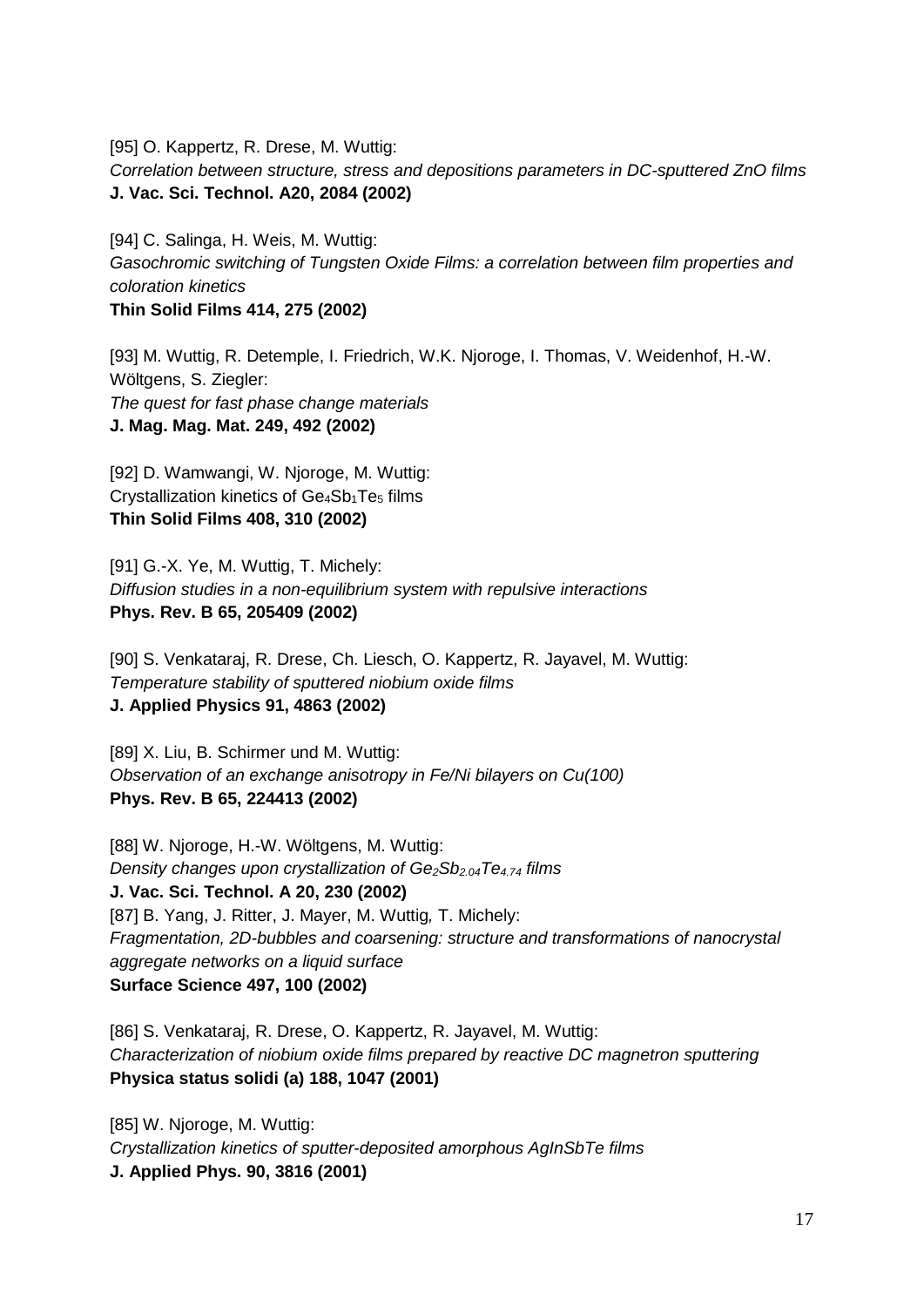[84] S. Venkataraj, J. Geurts, H. Weis, O. Kappertz, W. Njoroge, R. Jayavel, M. Wuttig: *Structural and optical properties of thin lead oxide films produced by reactive DC magnetron sputtering*

**J. Vac. Sci. Technol. A 19, 2870 (2001)**

[83] T. Pedersen, J. Kalb, W. Njoroge, D. Wamwangi, M. Wuttig, F. Spaepen: *Mechanical stresses upon crystallization in phase change materials* **Applied Physics Letters 79, 3597 (2001)** 

[82] R. Detemple, I. Friedrich, W.K. Njoroge, I. Thomas, V. Weidenhof, H.-W. Wöltgens, S. Ziegler und M. Wuttig: *Microscopic studies of fast transformations in GeSbTe films* **MRS Symposium Proceedings Vol. 674, V1.8 (2001)**

[81] H.-W. Wöltgens, R. Detemple, I. Friedrich, W.K. Njoroge, I. Thomas, V. Weidenhof, S. Ziegler und M. Wuttig: *Exploring the limits of fast phase change materials* **MRS Symposium Proceedings Vol. 674, V1.3 (2001)**

[80] I. Friedrich, V. Weidenhof, St. Lenk und M. Wuttig: *Morphology and structure of laser-modified Ge2Sb2Te5 films studied by transmission electron microscopy*

**Thin Solid Films 389, 239 (2001)**

[79] V. Weidenhof, I. Friedrich, S. Ziegler und M. Wuttig: Laser *induced crystallization of amorphous Ge*<sub>2</sub>Sb<sub>2</sub>Te<sub>5</sub> *films* **J. Applied Physics 89, 3168 (2001)**

[78] X. Liu, A. Berger und M. Wuttig: *Stability of the perpendicular magnetic anisotropy of ultrathin Ni films on Cu(100) upon multiple magnetization reversals* **Phys. Rev. B 63, 4407 (2001)**

[77] H.-W. Wöltgens, I. Friedrich, W. Njoroge, W. Theiss und M. Wuttig: *Optical, electrical and structural properties of Al-Ti and Al-Cr thin films* **Thin Solid Films 388, 237 (2001)**

[76] X. Liu, M. Wuttig: *Magnetic properties of Fe/Ni bilayers on Cu(100)* **Phys. Rev. B 64, 104408 (2001)**

[75] B. Schirmer, X. Liu und M. Wuttig: *Unusual magnetic properties of Fe/Ni bilayers on Cu(100)* **MRS Symposium Proceedings Vol. 648, P4.1 (2000)**

[74] V. Weidenhof, N. Pirch, I. Friedrich, S. Ziegler und M. Wuttig: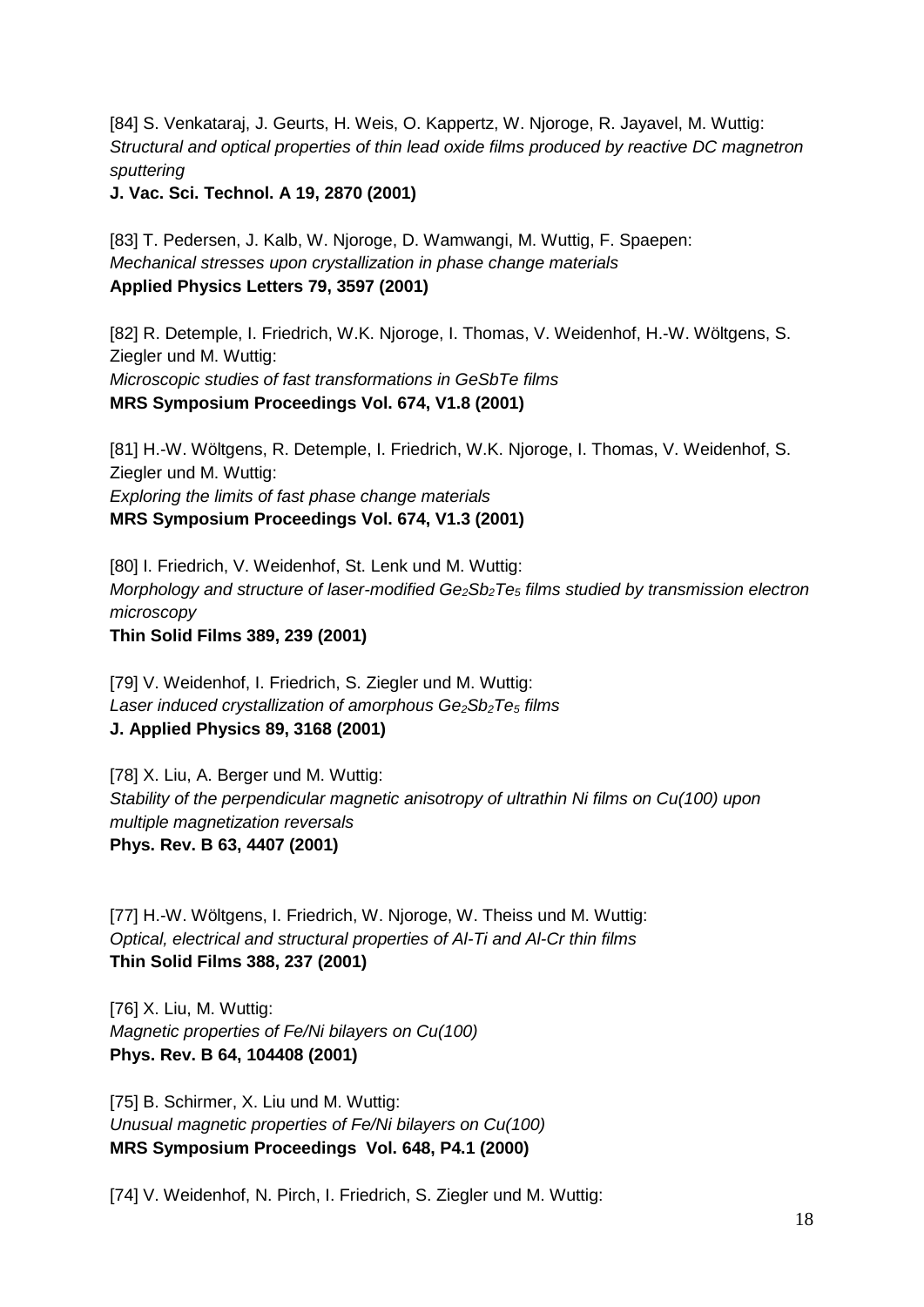*Minimum time for laser induced amorphization of Ge<sub>2</sub>Sb<sub>2</sub>Te<sub>5</sub> <i>films* **J. Applied Physics 88, 657 (2000)**

[73] I. Friedrich, V. Weidenhof, W. Njoroge, P. Franz und M. Wuttig: *Structural transformations of Ge2Sb2Te5 films studied by electrical resistance measurements* **J. Applied Physics 87, 4130 (2000)** 

[72] T. Lange, W. Njoroge, H. Weis, M. Beckers und M. Wuttig: *Physical Properties of thin GeO2 films produced by reactive DC sputtering*  **Thin Solid Films 365, 82 (2000)**

[71] W. Njoroge, T. Lange, H. Weis, B. Kohnen und M. Wuttig: *Defect formation upon reactive DC magnetron sputtering of GeO<sub>2</sub> films* **J. Vac. Sci. and Technol. A 18, 42 (2000)** 

[70] H. Weis, T. Müggenburg, P. Grosse, L. Herlitze, I. Friedrich und M. Wuttig: *Advanced Characterization tools for thin films in Low-E systems* **Thin Solid Films 351, 184 (1999)**

[69] V. Weidenhof, I: Friedrich, S. Ziegler und M. Wuttig*: Atomic force microscopy study of laser induced phase transitions in Ge<sub>2</sub>Sb<sub>2</sub>Te<sub>5</sub>* **J. Applied Physics 86, 5879 (1999)** 

[68] B. Schirmer und M. Wuttig: *Antiferromagnetic coupling in fcc Fe overlayers on Ni/Cu(100)* **Phys. Rev. B 60, 12945 (1999)**

[67] A. Partovi, D. Peale, M. Wuttig et al.: *High-power source for near-field optics and applications to high-density optical data storage* **Applied Physics Letters 75, 1515 (1999)**

[66] C. A. Volkert und M. Wuttig: *Modeling of laser pulsed heating and quenching in optical data storage media* **J. Applied Physics 86, 1808 (1999)** [65] T. Michely, G. Ye, V. Weidenhof und M. Wuttig: *Silver deposition on oil - cluster nucleation, growth and aggregation on a liquid surface* **Surface Science 432, 228 (1999)**

[64] B. Schirmer, B. Feldmann, A. Sokoll, Y. Gauthier und M. Wuttig: *Tetragonal distortion of Mn films on Cu3Au(100)* **Phys. Rev. B 60, 5895 (1999)**

[63] M. Wuttig: *Neue Technologien in der optischen Datenspeicherung* **Ferienkurs Forschungszentrum Jülich "Physik der Nanostrukturen" (1998)**

[62] G. Ye, T. Michely, V. Weidenhof, I. Friedrich und M. Wuttig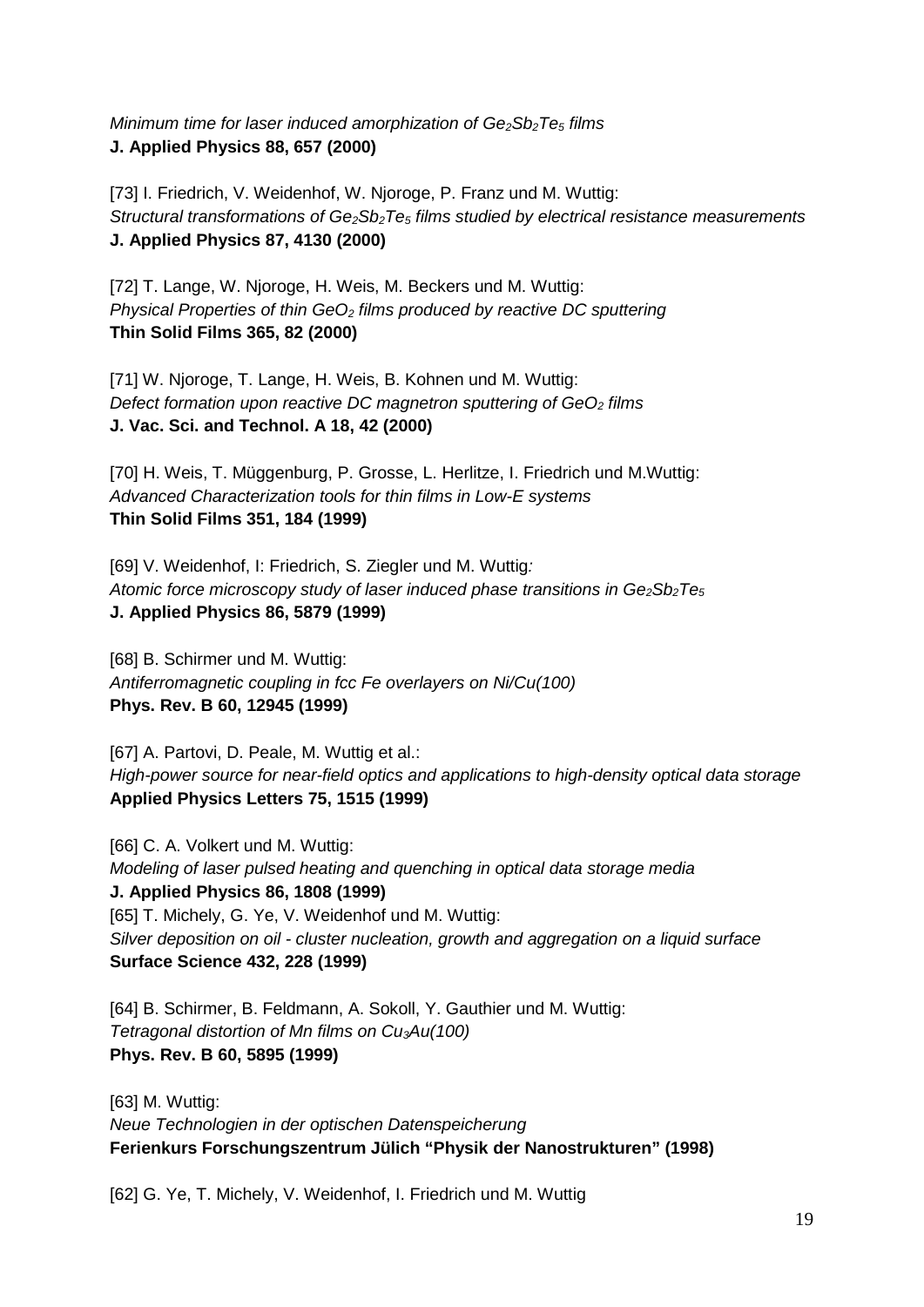*Nucleation, Growth, and Aggregation of Ag-Clusters on Liquid Surfaces* **Phys. Rev. Lett. 81, 622 (1998)**

[61] B. Schirmer, B. Feldmann und M. Wuttig: *Limits of metastable epitaxy: The structure of Fe films on Cu3Au(100)* **Phys. Rev. B 58, 4984 (1998)**

[60] B. Schirmer, M. Wuttig: *Structure and growth of ultrathin iron films on Ni/Cu(001)* **Surf. Sci. 399, 70 (1998)**

[59] B. Feldmann, B. Schirmer, A. Sokoll und M. Wuttig: *Magnetism, structure and morphology of ultrathin Fe films on Cu3Au(100)* **Phys. Rev. B 57, 1014 (1998)**

[58] Ch. Roß, B. Schirmer, M. Wuttig, Y. Gauthier, G. Bihlmayer und S. Blügel: *Structure, Growth and Magnetism of Mn on Cu(110)* **Phys. Rev. B 57, 2607 (1998)**

[57] A. Berger, B. Feldmann, H. Zillgen und M. Wuttig: *Correlation between the microscopic and macroscopic magnetic properties in ultrathin Fe/Cu(100) films* **Journal. Magn. Magn. Mat. 183, 35 (1998)**

[56] O. Rader, E. Vescovo, M. Wuttig, D.D. Sarma, S. Blügel und C. Carbone: *Correlation satellite driven by reduced dimensionality* **Europhys. Lett. 39, 429 (1997)**

[55] A. Braun, B. Feldmann und M. Wuttig: *Strain-induced perpendicular magnetic anisotropy in ultrathin Ni films on Cu3Au(001)* **Journal of Magn. Magn. Mater. 171, 16 (1997)**

[54] O. Rader, W. Gudat, C. Carbone, E. Vescovo, S. Blügel, R. Kläsges, W. Eberhardt, M. Wuttig, J. Redinger und F.J. Himpsel: *Electronic structure of two-dimensional magnetic alloys: c(2*×*2)Mn on Cu(100) and Ni(100)* **Phys. Rev. B 55, 5404 (1997)** 

[53] T. Flores, S. Junghans und M. Wuttig: *Atomic Mechanisms for the formation of an ordered surface alloy: An STM investigation of Mn/Cu(100)* **Surface Sci. 371, 14 (1997)**

[52] T. Flores, S. Junghans und M. Wuttig: *Atomic Mechanisms for the diffusion of Mn atoms incorporated in the Cu(100) surface: An STM study*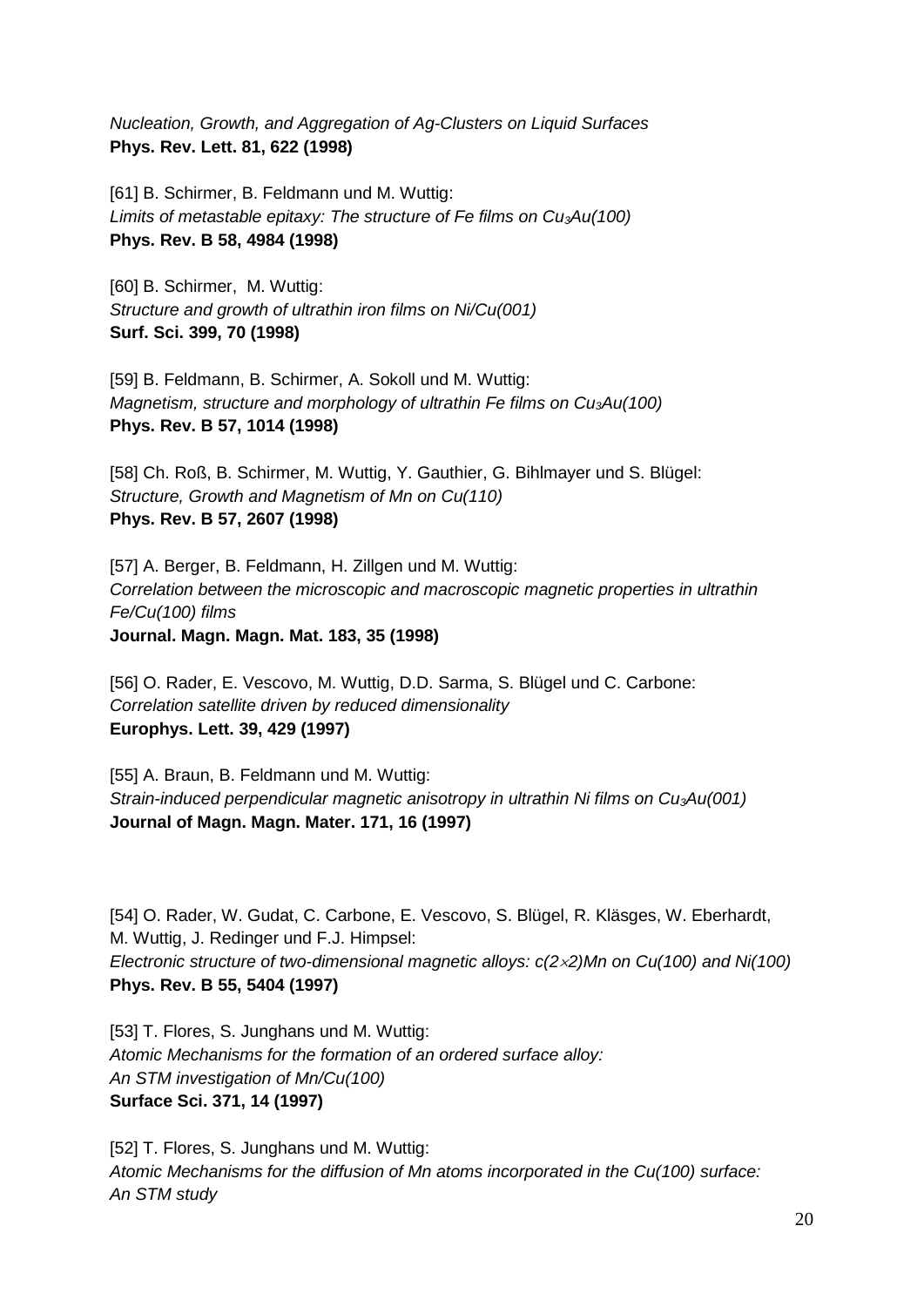## **Surface Sci. 371, 1 (1997)**

[51] A. Partovi, D. Peale, C.A. Murray, G. Zydzik, L. Hopkins, J. Yeh, M. Wuttig, R. Chichester, L. Dhar, D. Vakshoori, W.S. Hobson, J. Wynn, J. Lopata: *Ultra High Density Near-Field Optical Storage* **CLEO, Vol. 9, OSA Technical Digest Series, 195 (1996)**

[50] M. Wuttig und B. Feldmann: *Ultrathin metal films by design: exploiting the close correlation between structure and magnetism* **Surface Review and Letters 3, 1473 (1996)**

[49] H. Ibach, M. Giesen, T. Flores, M. Wuttig und G. Tréglia: *Vacancy generation at steps and the kinetics of surface alloy formation*  **Surface Sci. 364, 453 (1996)**

[48] G. Tréglia, B. Legra[47] M. Wuttig, S. Junghans, T. Flores and S. Blügel: *Comment on "Structure of the Mn-induced Cu(100) c(2*×*2) surface"* **Phys. Rev. B 53, 7551 C (1996)**

[47] G. Tréglia, B. Legrand, A. Saul, T. Flores und M. Wuttig: *Theoretical study of surface alloy formation through generation and annihilation of vacancies* **Surf. Sci. 352-354, 552 (1996)**

[46] M. Wuttig, B. Feldmann und T. Flores: *The correlation between structure and magnetism for ultrathin metal films and surface alloys* **Surface Sci. 331-333, 659 (1995)**

[45] S. Müller, P. Bayer, C. Reischl, K. Heinz, B. Feldmann, H. Zillgen und M. Wuttig: *Structural Instability of Ferromagnetic fcc Fe Films on Cu(100)* **Phys. Rev. Lett. 74, 765 (1995)**

[44] H. Zillgen, B. Feldmann und M. Wuttig: *Magnetic and structural properties of Fe films deposited at low temperature on Cu(100)* **Surface Sci. 321, 32 (1994)**

[43] J. Jandeleit, Y. Gauthier und M. Wuttig: *The growth and structure of Cr films on Cu(100)* **Surface Sci. 319, 287 (1994)**

[42] J.-P. Jacobs, S. Reijne, S.N. Mikhailov, H.H. Brongersma und M. Wuttig: *Quantification of the Composition of Alloy and Oxide Surfaces using Low-Energy Ion Scattering*

**J. Vac. Sci. Technol. A 12, 2308 (1994)**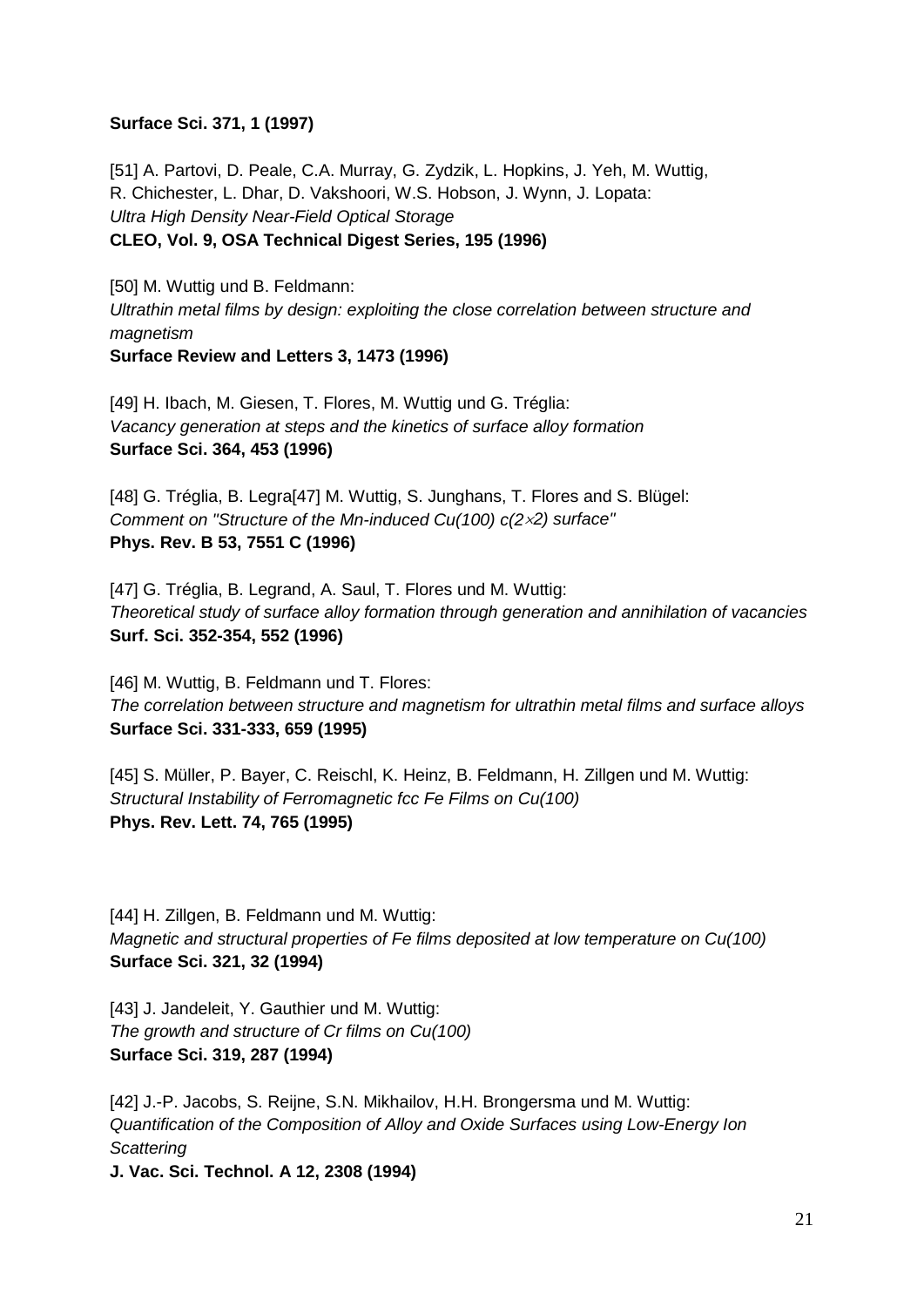[41] Y. Gauthier, M. Poensgen und M. Wuttig: *LEED Structure Determination of the c(8*×*2)Mn Phase on Cu(100)* **Surface Sci. 303, 36 (1994)** [40] M. Wuttig*: Tailoring of materials by epitaxial growth* **Habilitationsschrift, RWTH Aachen (1993)**

[39] M. Wuttig und C.C. Knight: *LEED Structure Determination of Tetragonal MnNi Films on Ni(100)* **Phys. Rev. B 48, 12130 (1993)**

[38] M. Wuttig, C.C. Knight und T. Flores: *Structure and Growth of Mn on Ni(100)* **Phys. Rev. B 48, 12082 (1993)**

[37] M. Wuttig:

*Vibrational spectroscopy of clean and adsorbate covered metal surfaces* **Surface Science: Principles and Applications, Springer Proceedings in Physics 73,** eds. R.F. Howe, R.N. Lamb, K. Wandelt, Berlin (1993)

[36] M. Wuttig, Y. Gauthier und S. Blügel: *Magnetically driven stabilization of the Cu(100) c(2*×*2)Mn surface alloy* **Phys. Rev. Lett. 70, 3619 (1993)**

[35] M. Wuttig, C.C. Knight, T. Flores und Y. Gauthier: *LEED Structure Determination of Two Ordered Surface Alloys: Cu(100) c(2*×*2)Mn and Ni(100) c(2*×*2)Mn* **Surface Sci. 292, 189 (1993)**

[34] M. Wuttig, B. Feldmann, J. Thomassen, F. May, H. Zillgen, A. Brodde, H. Hannemann und H. Neddermeyer: *Structural transformations of fcc iron films on Cu(100)* **Surface Sci. 291, 14 (1993)**

[33] M. Wuttig und J. Thomassen: *Structure Determination for Fe Films on Cu(100)* **Surface Sci. 282, 237 (1993)**

[32] J. Thomassen, F. May, B. Feldmann, M. Wuttig und H. Ibach: *Magnetic live layers in Fe/Cu(100)* **Phys. Rev. Lett. 69, 3831 (1992)**

[31] T. Flores, M. Hansen und M. Wuttig: *Structure and growth of Mn on Cu(100)* **Surface Sci. 279, 251 (1992)**

[30] J. Thomassen, B. Feldmann und M. Wuttig: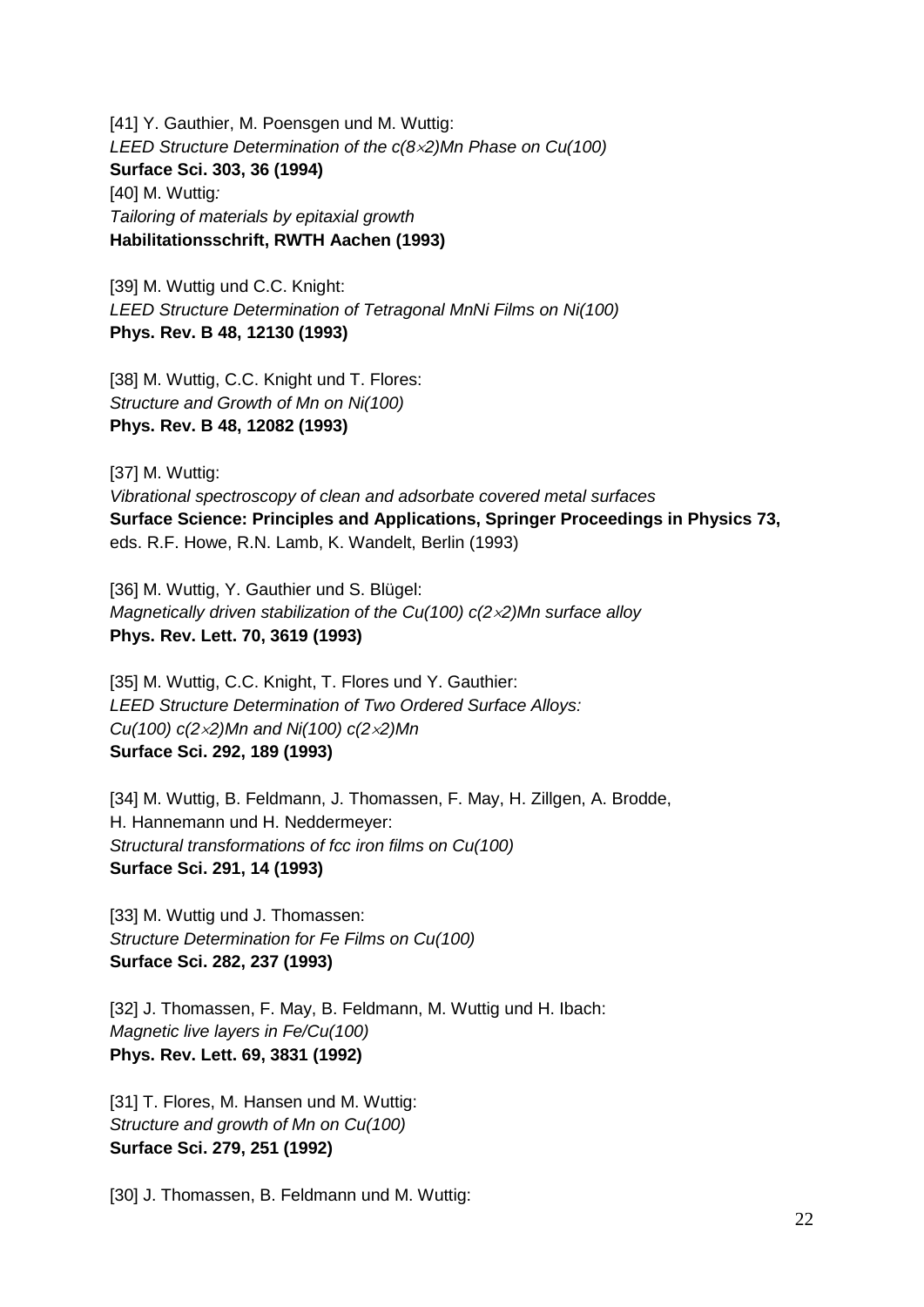*Growth, structure and morphology of ultrathin iron films on Cu(100)* **Surface Sci. 264, 406 (1992)**

[29] C. Stuhlmann, U. Beckers, J. Thomassen, M. Wuttig und H. Ibach: *Order-Disorder Transition of 6 ML Fe Films on Cu(110)* in: **The structure of surfaces III, Springer (Berlin 1991), p. 360 ff**; edited by S.Y. Tong

[28] R.M. Jaeger, H. Kuhlenbeck, H.-J. Freund, M. Wuttig, W. Hoffmann, R. Franchy und H. Ibach:

*Formation of a well ordered Aluminium oxide overlayer by oxidation of NiAl(110)* **Surface Sci. 259, 235 (1991)**

[27] H. Landskron, G. Schmidt, K. Heinz, K. Müller, C. Stuhlmann, U. Beckers, M. Wuttig und H. Ibach: *Low temperature p2mg (2*×*1) structure of ultrathin epitaxial films Fe/Cu(100)* **Surface Sci. 256, 115 (1991)**

[26] M. Wuttig, W. Hoffmann, R. Jaeger, H. Kuhlenbeck und H.-J. Freund: *Ultrathin, epitaxial aluminum oxide on NiAl(110)* in: **Heteroepitaxy of Dissimilar Materials, MRS Symposium Proceedings 221 (1991)**

[25] J.E. Müller, M. Wuttig und H. Ibach: *Comment on 'Enhanced anharmonicity in the interaction of low-Z adsorbates with metal surfaces'* **Phys. Rev. Lett. 65, 1521 (1990)**

[24] E. Preuss, M. Wuttig, E. Sheka, I. Natkaniec und P. Nechitaylov: *Amplitude Weighted Density of Bulk and Surface Vibrations* **J. Electron Spectros. 54/55, 425 (1990)**

[23] **M. Wuttig**: *Surface Phonon Dispersion of Alloy Surfaces* **J. Electron Spectros. 54/55, 383 (1990)**

[22] Y. Chen, M.L. Xu, S.Y. Tong, M. Wuttig, W. Hoffmann, R. Franchy und H. Ibach: *Electron-energy-loss-cross-section and Surface lattice-dynamics studies of NiAl(110)* **Phys. Rev. B42, 5451 (1990)**

[21] M. Wuttig, W. Hoffmann, E. Preuss, H. Ibach, Y. Chen und S.Y. Tong: *Surface-Phonon Dispersion of NiAl(110)* **Phys. Rev. B42, 5443 (1990)**

[20] M. Wuttig, W. Hoffmann, E. Preuss, R. Franchy und H. Ibach: *Structure and dynamics of NiAl(110)* **Vacuum 41, 433 (1990)**

[19] C. Stuhlmann, U. Beckers, M. Wuttig, H. Ibach und G. Schmidt: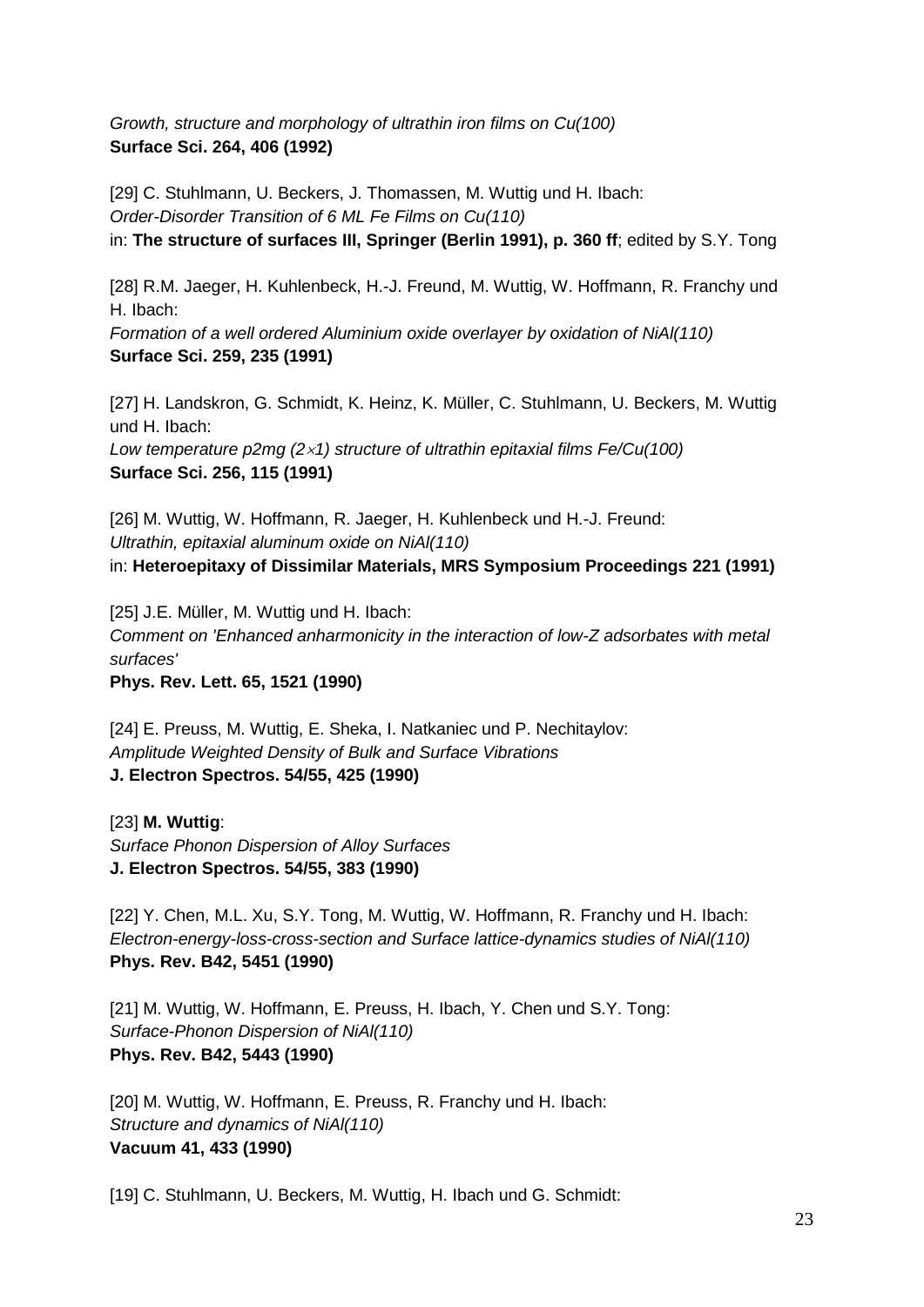*Order-Disorder Transition of 2 ML Fe Films on the Cu(100) Surface* **Vacuum 41, 408 (1990)**

[18] M. Wuttig, W. Hoffmann und H. Ibach: *Surface Phonon Dispersion of Ni90Pt10(100)* **Surface Sci. 234, 231 (1990)**

[17] Y. Gauthier, M. Wuttig und W. Hoffmann: *Structure and surface composition of Ni<sub>90</sub>Pt<sub>10</sub>(100): a LEED study* **Surface Sci. 233, 239 (1990)**

[16] M. Wuttig, R. Franchy und H. Ibach: *Structural models for the Cu(100) (* $\sqrt{2} \times \sqrt{2}$ *) R45 O phase* **Surface Sci. 224, L979 (1989)**

[15] R. Franchy, M. Wuttig und H. Ibach: *New aspects of the disordered adsorption of oxygen on Ni(100)* **Surface Sci. 215, 65 (1989)**

[14] M. Wuttig, R. Franchy und H. Ibach: *Oxygen on Cu(100) - a case of an adsorbate induced reconstruction* **Surface Sci. 213, 103 (1989)**

[13] M. Wuttig, R. Franchy und H. Ibach: *Oxygen induced reconstruction on Cu(100)* **J. Vac. Sci. Technol. A7, 1922 (1989)**

[12] M. Wuttig: *Rekonstruktion und Relaxation metallischer Oberflächen* **JÜL-KFA-Bericht 2213 (1988)**

[11] R. Franchy, M. Wuttig und H. Ibach: *Anharmonic effects on adsorbate vibrations* **Surface Sci. 203, 489 (1988)**

[10] M. Wuttig, C. Oshima, T. Aizawa, R. Souda, S. Otani und Y. Ishizawa: *Surface phonons of TiC(310)* **Surface Sci. 193, 180 (1988)**

[9] M. Wuttig, R. Franchy und H. Ibach: *Oxygen on Cu(100): A new type of an adsorbate induced reconstruction* **J. Electron Spectros. 44, 317 (1987)**

[8] M. Wuttig, C. Oshima, T. Aizawa, R. Souda, S. Otani und Y. Ishizawa: *Surface phonon dispersion of HfC(100)* **Surface Sci. 192, 573 (1987)**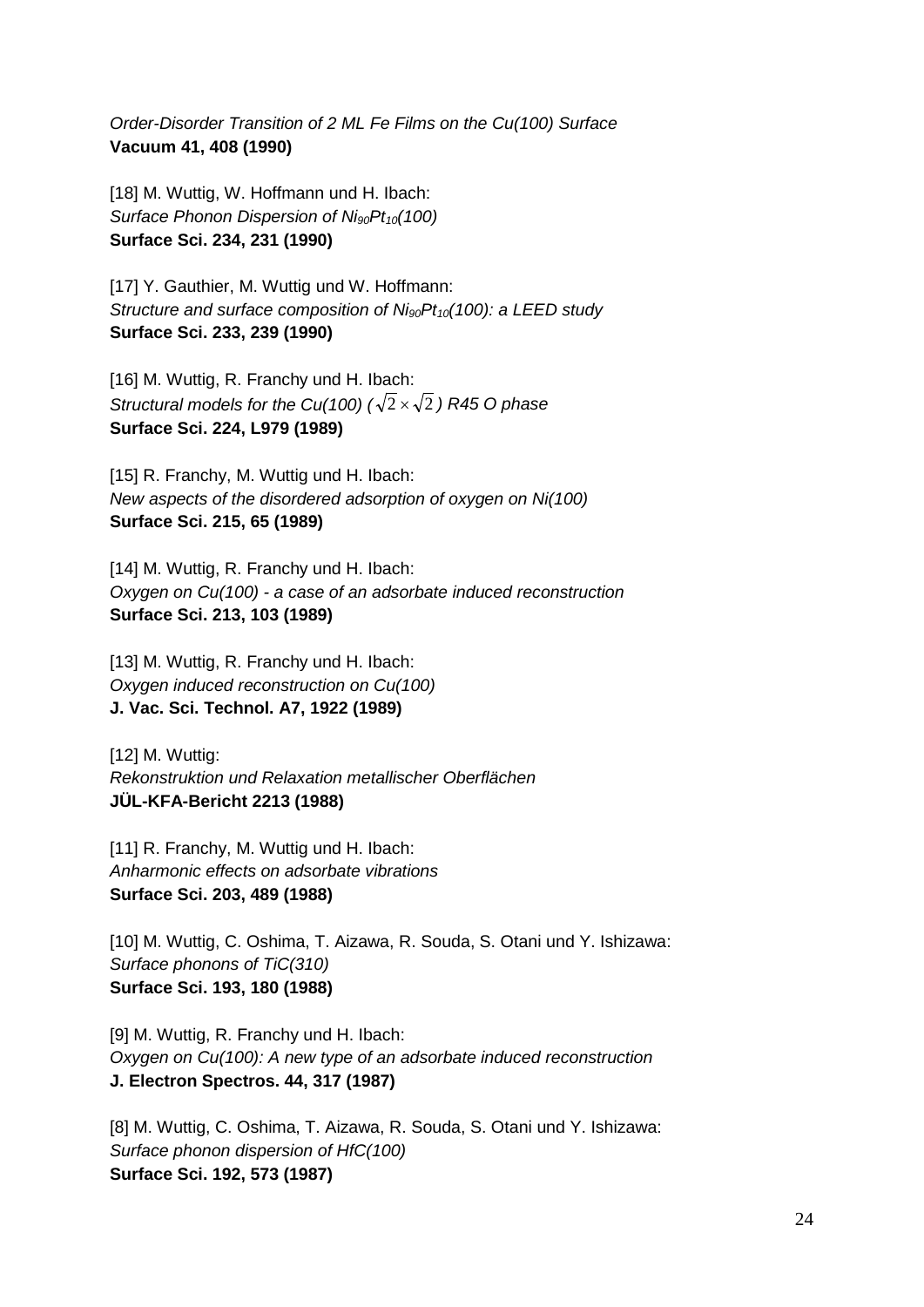[7] R. Franchy, M. Wuttig und H. Ibach: *Adsorption of Sulfur, Carbon Monoxide and Oxygen on NiAl(111)* **Surface Sci. 189/190, 438 (1987)**

[6] R. Franchy, M. Wuttig, H. Ibach, T.S. Rahman und J. He: *Surface phonon dispersion of Cu(100) p(2*×*2)S* **Surface Sci. 187, 58 (1987)**

[5] C. Oshima, M. Wuttig, T. Aizawa, R. Souda, S. Otani, Y. Ishizawa, H. Ishida und T. Terakura: *The dispersion of surface phonons for TiC(100)* **Phys. Rev. B 36, 7510 (1986)**

[4] M. Wuttig, R. Franchy und H. Ibach: *The Rayleigh phonon dispersion on Cu(100): A stress induced frequency shift?* **Z. Phys. B - Condensed Matter 65, 71 (1986)**

[3] R. Franchy, M. Wuttig und H. Ibach: *Surface phonon dispersion on Cu(100) c(2*×*2)N* **Z. Phys. B - Condensed Matter 64, 453 (1986)**

[2] J.E. Müller, M. Wuttig und H. Ibach: *Adsorbate-induced surface stress: phonon anomaly and reconstruction on Ni(001) surfaces* **Phys. Rev. Lett. 56, 1583 (1986)**

[1] M. Wuttig, R. Franchy und H. Ibach: *The Rayleigh phonon dispersion curve on Cu(100)* **Solid State Comm. 57, 445 (1986)**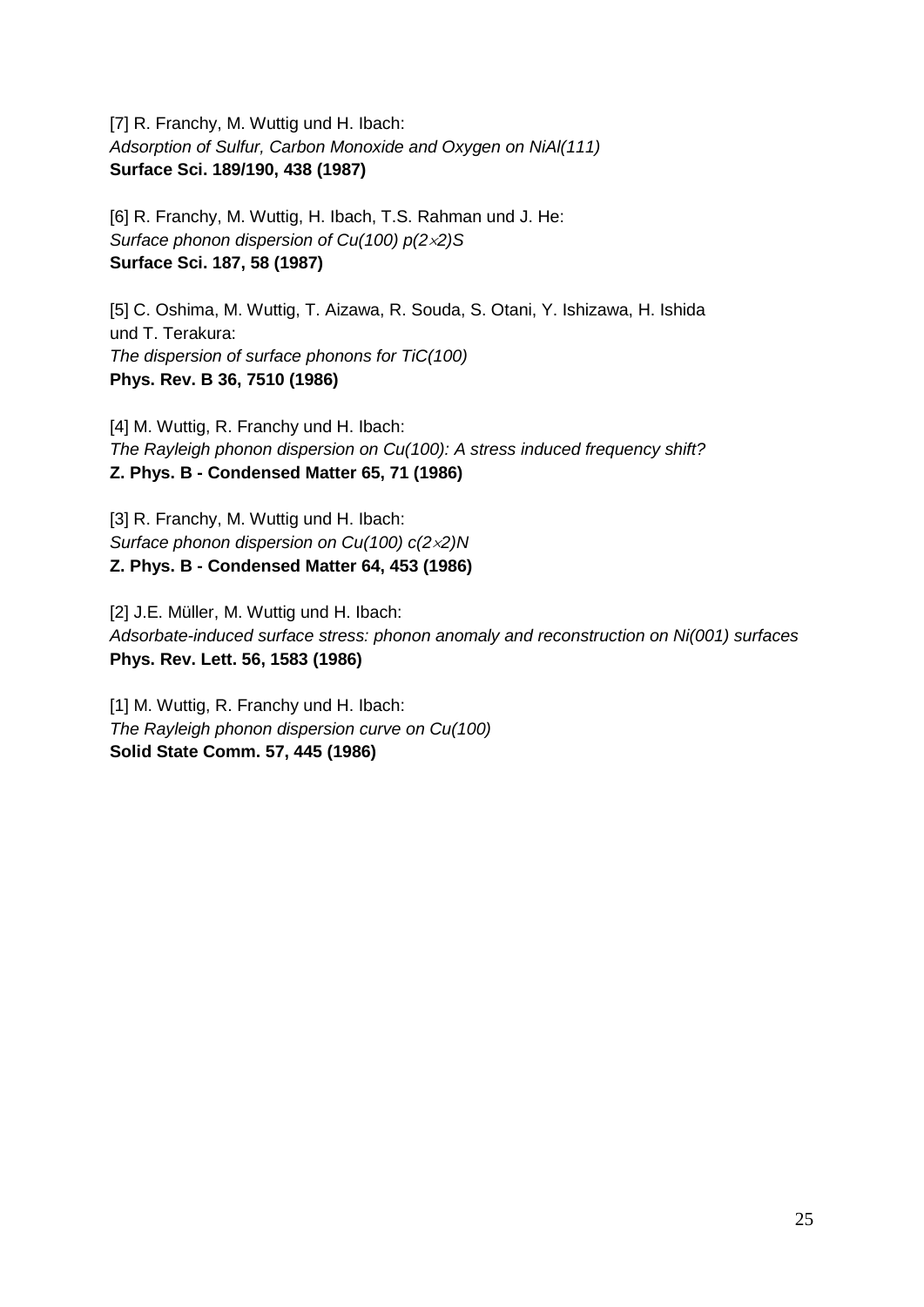# **Bücher:**

[1] M. Wuttig und X. Liu: *Ultrathin metal films: magnetic and structural properties*  **Springer Tracts in Modern Physics, Volume 206, (Berlin, Heidelberg), 2004**

[2] E. R. Meinders, A.V. Mijritskii, L. van Pieterson, M. Wuttig *Optical Data Storage: Phase change media and recording* **Philips Research Book Series, Springer, (Berlin) 2006** 

## **Herausgeber von Büchern:**

[1] H. Borg, K. Bussmann, W. Egelhoff, L. Hesselink, S. Majetich, E. Murdoch, B. Stadler, M. Vazquez, M. Wuttig und J. Xiao (Editors) *Applications of ferromagnetic and optical materials, storage and magnetoelectronics* **MRS Symposium Proceedings, Volume 674, Materials Research Society, (Warrendale), 2001** 

[2] A.Z. Moshfegh, H.v. Känel, S.C. Kashyap, M. Wuttig (Editors) *Physics and Technology of Thin Films* **World Scientific, (Singapore), 2004** 

[3] S. Raoux and M. Wuttig (Editors): *Phase Change Materials: Science and Applications* **Springer, (New York), 2009**  Approx. 450 p. 260 illus., Hardcover ISBN: 978-0-387-84873-0